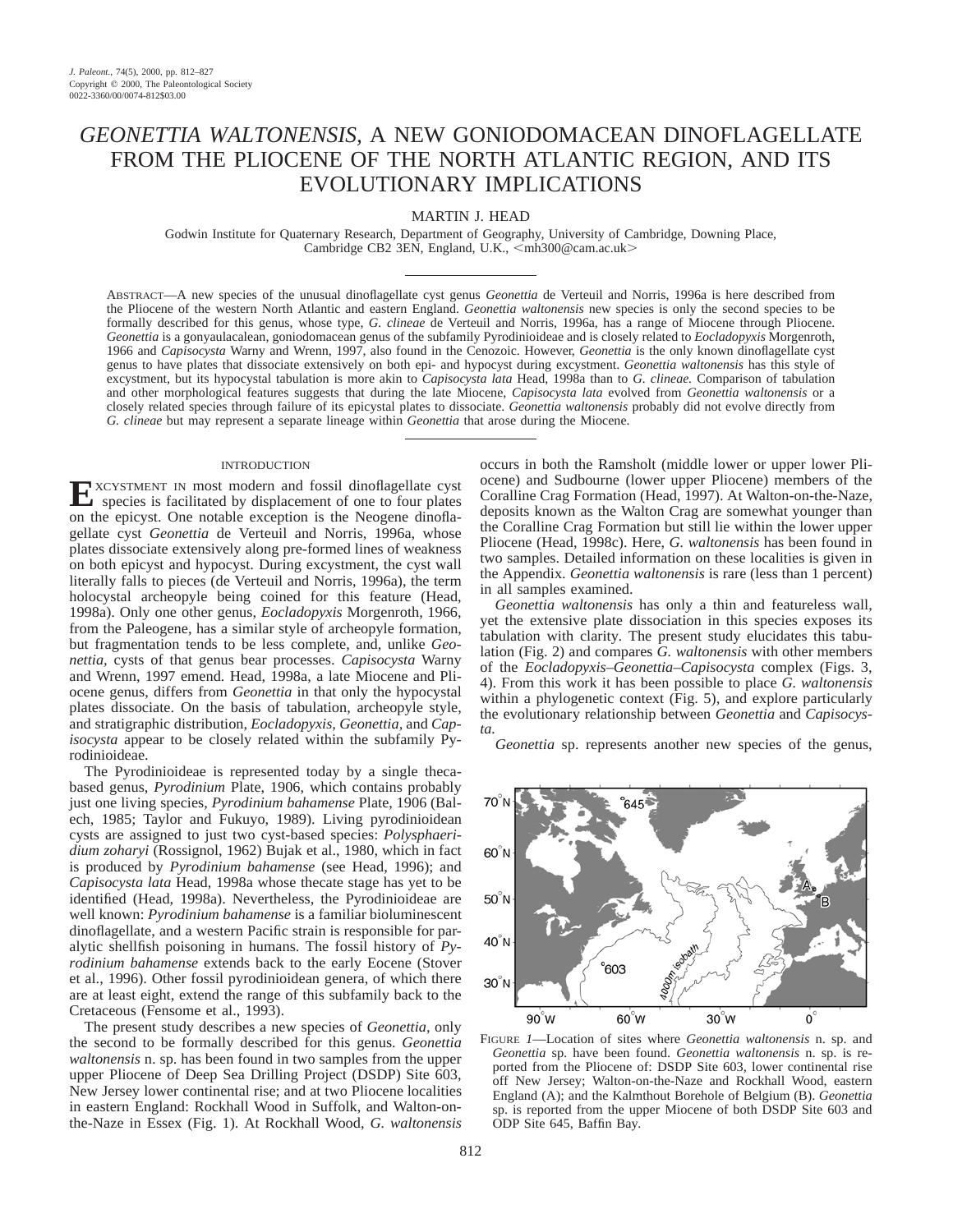

FIGURE 2—Exploded view showing the tabulation in *Geonettia waltonensis* n. sp. Notation: pr = preapical; 1'-4' = apical series, 1"-6" = precingular series;  $1c-6c = c$ ingular series;  $spc =$  sulcal plate complex (which includes as = anterior sulcal plate, rs = right sulcal plate, ls = left sulcal plate, and usually  $1<sup>m</sup>$  = first postcingular plate); ps = posterior sulcal plate; 1p = posterior intercalary plate;  $2<sup>m</sup>$  = second to sixth postcingular plates; and  $1^{m}$  = antapical plate. Dashed lines indicate plate boundaries that do not usually lead to plate separation.



FIGURE *3*—Schematic drawings of epitabulation in *Pyrodinium bahamense* Plate, 1906, *Eocladopyxis peniculata* Morgenroth, 1966, *Geonettia clineae* de Verteuil and Norris, 1996a, and *Geonettia waltonensis* n. sp. Adapted in part from de Verteuil and Norris, 1996a, text-fig. 3. See Figure 2 for plate notation, additionally,  $*1' - *4' =$  first to fourth apical homologues.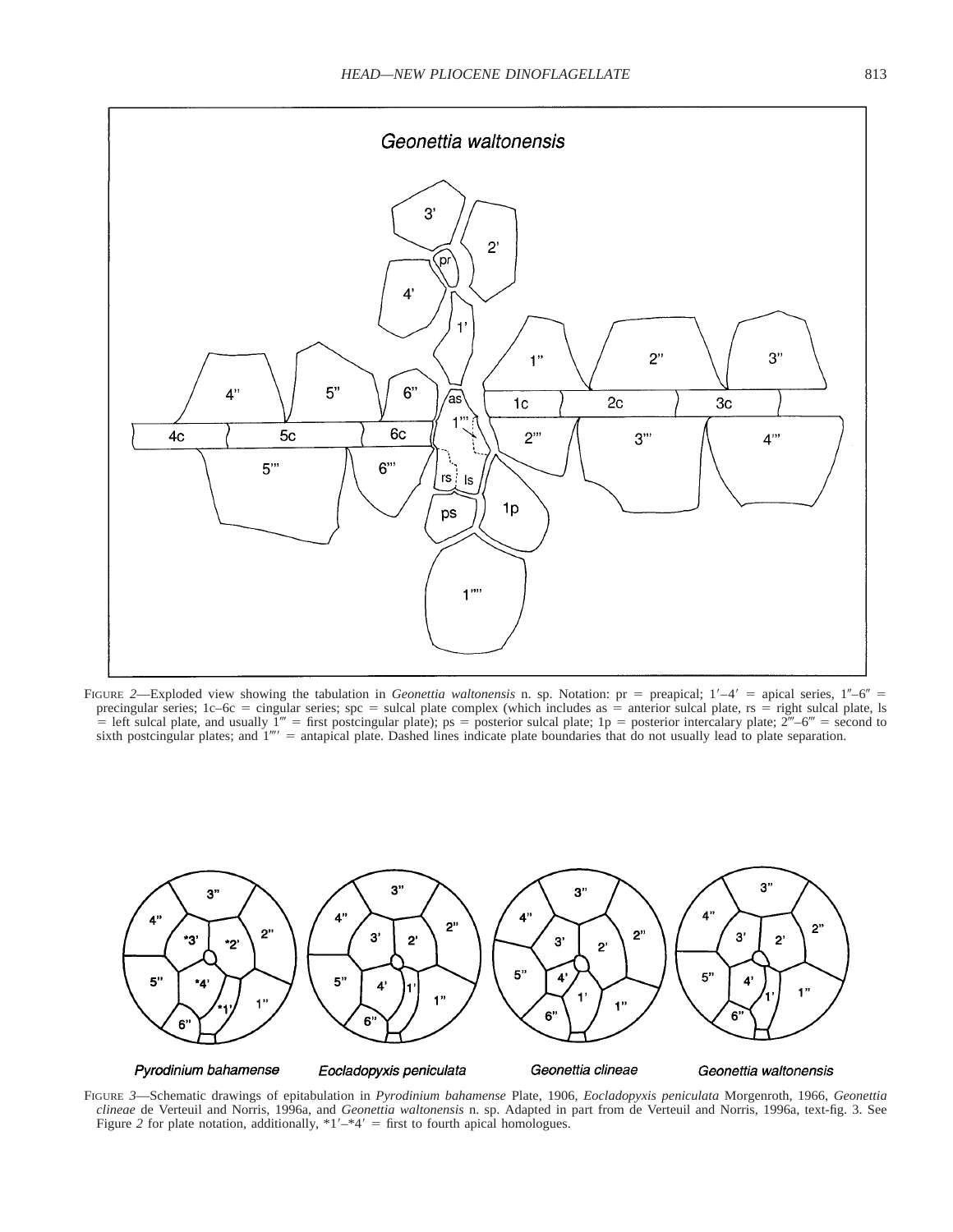

FIGURE *4*—Comparison of hypotabulation in *Geonettia waltonensis* n. sp., *Geonettia clineae* de Verteuil and Norris, 1996a, *Capisocysta lata* Head, 1998a, and *Capisocysta lyellii* Head, 1998a. Note striking similarities between *Geonettia waltonensis* and *Capisocysta lata* which include a small, narrow posterior sulcal (ps), compared with a much larger ps in *Geonettia clineae*. See Figure 2 for plate notation; additionally, \*1<sup>'''</sup>  $*6<sup>m</sup> =$  first to sixth postcingular homologues;  $*1<sup>m</sup>1 =$  left first antapical homologue;  $*1<sup>m</sup>r =$  right first antapical homologue. Drawings of *C*. *lata* and *C. lyellii* are from Head (1998a, fig. 1), and that of *G. clineae* has been constructed from various illustrations in de Verteuil and Norris (1996a).

and is herein described informally from two incomplete specimens. One specimen is from the upper Miocene of Ocean Drilling Program (ODP) Site 645, Baffin Bay, and the other from the upper Miocene of DSDP Site 603, New Jersey lower continental rise.

## MATERIALS AND METHODS

*Materials*.*Geonettia waltonensis* n. sp. has been examined in the present study from eleven samples. DSDP samples, 603C-7-2, 85–87 cm and 603C-8-5, 100–102 cm are both dark green-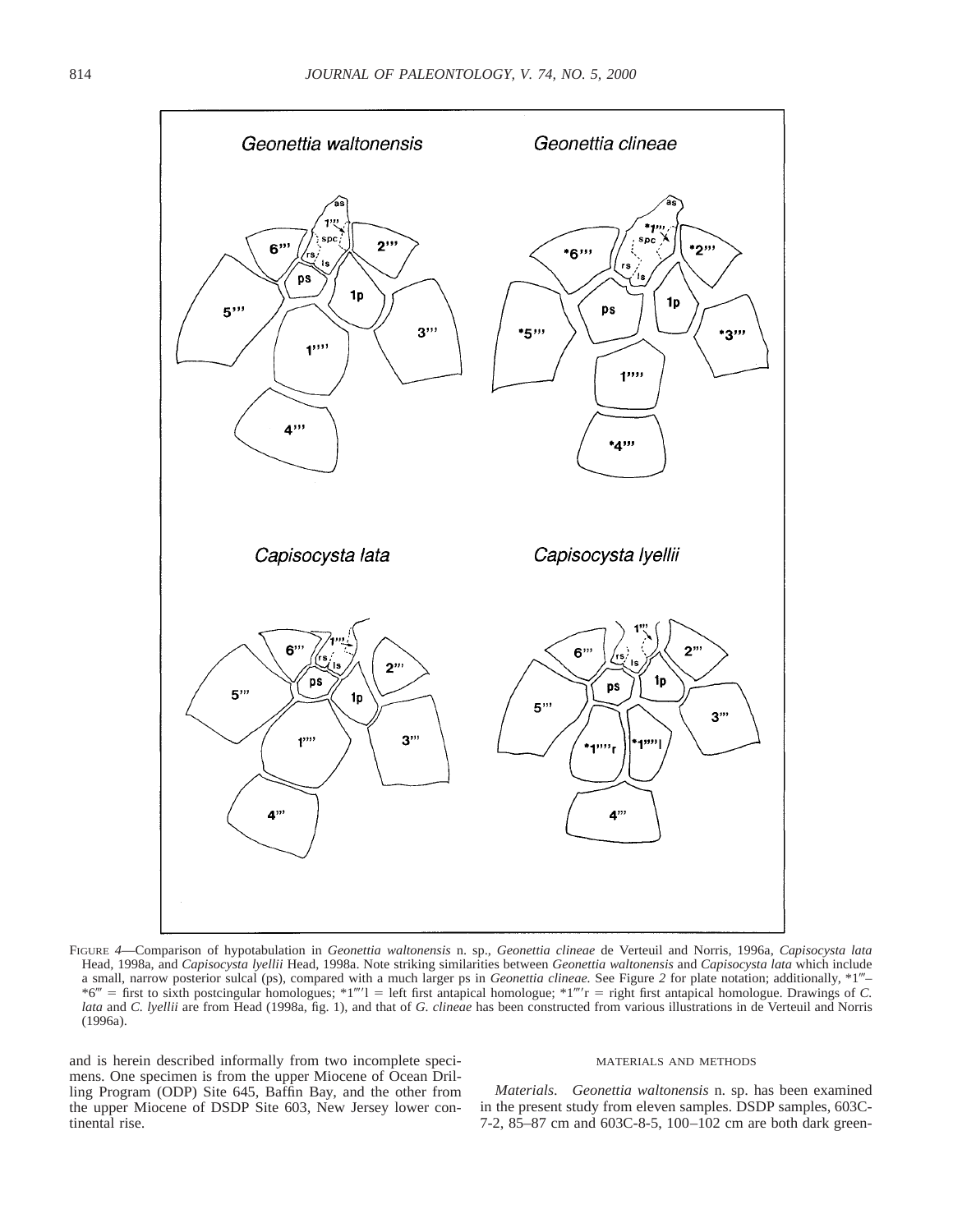

FIGURE *5*—Proposed phylogeny in the *Eocladopyxis*–*Geonettia*–*Capisocysta* complex. A broad solid line indicates known stratigraphic occurrence, a broad dashed line indicates a questionable range, and a narrow dashed line indicates suggested evolutionary relationship. Stratigraphic ranges are conservative and expected to be extended by future studies. Note the close relationship between *G. waltonensis* n. sp. and *Capisocysta lata* Head, 1998a, and further note that *G. waltonensis* may not be directly descended from *Geonettia clineae* de Verteuil and Norris, 1996a. See text for discussion. The stratigraphic column is not drawn to scale.

ish gray clays (Site 603 report, in van Hinte et al., 1987). Rockhall Wood samples NQ2 through NQ4 are from the Ramsholt Member, NQ2 through NQ3 being silty carbonate sands, and NQ4 a limestone concretion from the same level as NQ3. Rockhall Wood samples CCS1 through CCS4 are from silty layers occurring within the cross-stratified shelly sands of the overlying Sudbourne Member (Head, 1997). Walton-on-the-Naze sample WC2 is an unoxidized shelly sand from the lowest 5 cm of the basal horizon of the Walton Crag, and sample WC4 is from a thin, ferruginous, silty layer occurring within overlying crossbedded shelly sands and 2 m above the base of the Walton Crag (Head, 1998c).

*Geonettia* sp. has been examined in two samples: ODP sample 645E-7R, CC, a gray clayey sand (Site 645 report, in Srivastava et al., 1987); and DSDP sample 603C-37-5, 20–22 cm, a dark gray nannofossil bearing claystone (Site 603 report, in van Hinte et al., 1987).

*Sample processing*.—Processing techniques for the Rockhall Wood and Walton-on-the-Naze samples are given in Head (1997, 1998c) respectively. Samples from DSDP Hole 603C (each about 10 ccs) were processed using standard demineralization techniques (HF, HCl), after which the residues were stained with safrannin-o, sieved at  $10 \mu m$ , and strew mounted on microscope slides using Cellosize and Elvacite (details are given in Kolev, 1993). A similar procedure, but with mild oxidation, was used for the sample from ODP Hole 645E (see Anstey, 1992). With the exception of this sample, no oxidation or alkali treatment was employed during the processing of any samples used in the present study, since this treatment is known to damage certain cysts.

*Examination of specimens.*—A total of 54 complete and fragmented specimens of *Geonettia waltonensis* n. sp. was observed in all the samples. The thin cyst wall, extensive plate dissociation, and common crumpling and fragmentation of specimens all complicated the analysis. Color photographic prints, using a microscope with phase contrast optics, were made for routine study and often proved more convenient than direct observation under the microscope.

*Photography*.—Specimens are illustrated with a vario-orthomat 2 camera attached to a Leitz Dialux microscope with phase contrast optics (Figs. 7–12). Images are all true, i.e., not reversed. Line drawings of photographed specimens were made by tracing color photographic prints taken at several focal planes for each specimen. An England Finder reference follows the sample (and slide) number for each specimen illustrated, and slides were examined with the labels to the right, except where noted in the plate caption.

*Repository*.—Microscope slides containing the holotype and all other figured material are housed in the Invertebrate Section of the Department of Palaeobiology, Royal Ontario Museum, Toronto, Ontario, under the catalog numbers ROM 52488 (CCS1 slide 1), ROM 52494 (NQ3 slide 1), ROM 52495 (NQ4 slide 1), ROM 53652 (CCS2 slide 1), ROM 53653 (WC2 slide 2), ROM 53654 (DSDP sample 603C-8-5, 100–102 cm, slide 1), and ROM 53655 (ODP sample 645E-7R, CC).

*Time scale*.—This paper uses the time scale of Berggren et al. (1995) and, where necessary, ages cited from the literature have been adjusted accordingly.

#### TERMINOLOGY AND PLATE LABELLING

Morphological terminology in this study follows Head (1998a) who introduced some new terms, redefined others, and outlined general preferences (see Fensome et al., 1993, 1996; de Verteuil and Norris, 1996b) including an adherence to Kofoidian labelling.

*First postcingular plate (1<sup>m</sup>) and homologue (\*1<sup>m</sup>).—Plates* have been labelled as far as possible according to the standard gonyaulacalean model (Fensome et al., 1993, text-fig. 13), which includes six postcingular plates  $(1'''-6'')$ . In *Geonettia waltonen* $sis$  n. sp. the first postcingular plate  $(1<sup>m</sup>)$  is very reduced and is included within the sulcal region. It seldom detaches or shows any demarcation from neighboring sulcal plates, but in one specimen (Fig. 9.5, 9.6) it either actually or nearly touches the first cingular plate. For the purpose of plate labelling, it is assumed indeed to contact the cingular series and is therefore designated as a postcingular plate  $(1<sup>m</sup>)$  in the strict Kofoidian sense. Subsequent plates of the postcingular series are accordingly labeled as second  $(2<sup>m</sup>)$  to sixth  $(6<sup>m</sup>)$  postcingular plates.

The homologous plate in *Geonettia clineae* is labelled by de Verteuil and Norris (1996a) as the left accessory sulcal plate (las). De Verteuil and Norris' photographs and tracings (de Verteuil and Norris, 1996a, pl. 2, fig. 2b, 3b, and pl. 4, figs. 3b and 4b, but compare with their text-fig. 2) indeed show this to be a sulcal plate because, by strict Kofoidian application, it does not touch the cingular series. However, it is labelled in the present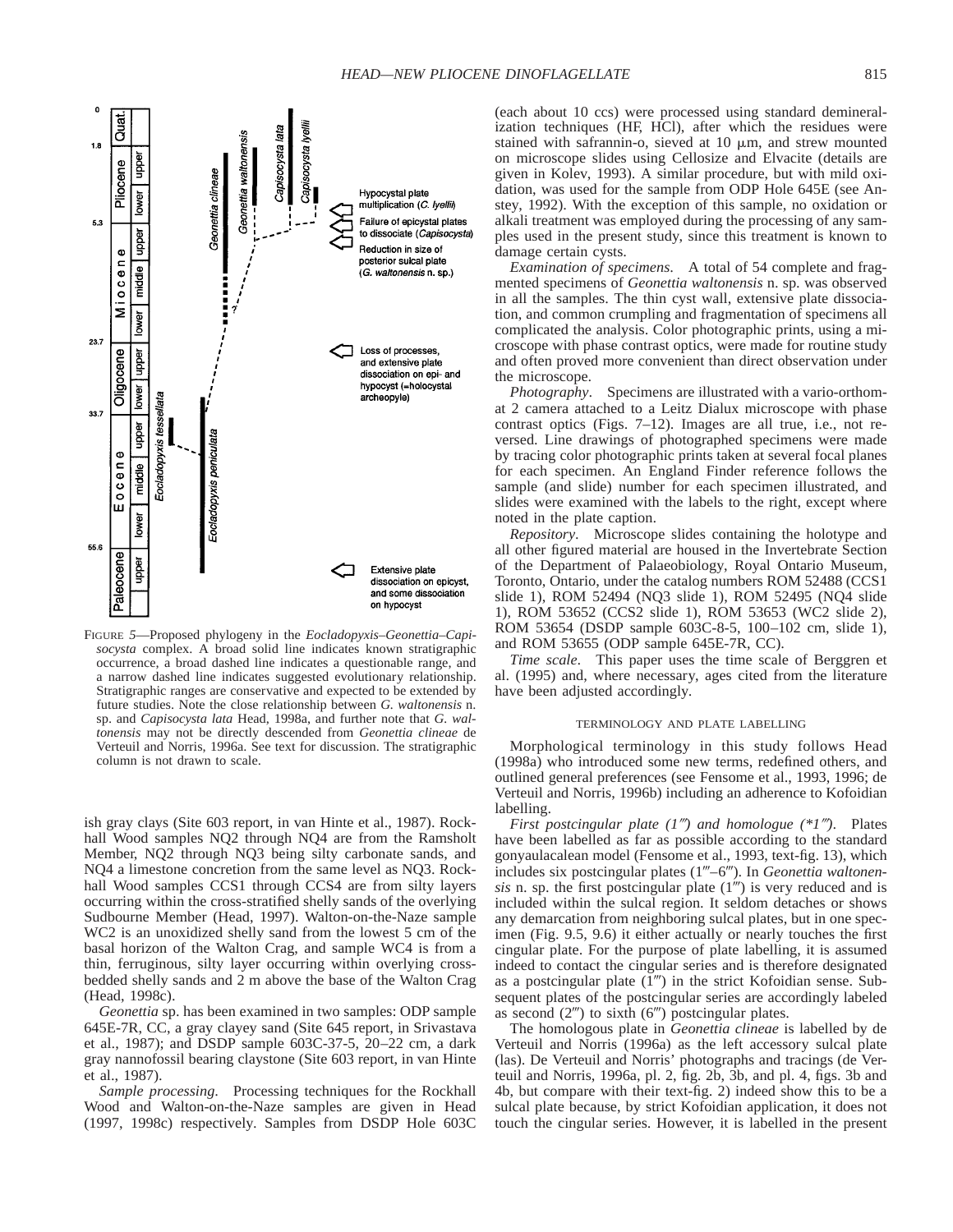

FIGURE *6*—Holotype of *Geonettia waltonensis* n. sp. from DSDP Hole 603C. Tracings are based on the specimen illustrated in Figure *7.1*–*7.3.* Dashed lines do not necessarily indicate real order of overlap. See Figure *2* for plate notation. *1, 2,* right lateral view of *1,* right lateral surface and *2,* left lateral surface. The posterior intercalary plate (1p) is apparently present on this specimen but crumpled, and is not included in the tracings. Sample DSDP-603C-8-5, 100-102 cm, slide 1, R37/3; length of cyst, 50  $\mu$ m.

paper as the first postcingular homologue  $(*1")$  to facilitate comparison with the standard gonyaulacalean model, and particularly with *Geonettia waltonensis* and the pyrodinioidean genus *Capisocysta,* each of whose first postcingular plate (1<sup>m</sup>) appears to touch the cingular series (Head, 1998a). Hence, the first postcingular plate (1''') in *Geonettia waltonensis*, the first postcingular plate (1<sup>m</sup>) in *Capisocysta*, and the first postcingular homologue (\*1<sup>'''</sup>) in *Geonettia clineae* (=left accessory sulcal plate in de Verteuil and Norris, 1996a) are all considered homologous.

It should be noted that while the topology of the first postcingular homologue is important for plate labelling, too much taxonomic significance should not be attached to whether it actually touches the cingular series. In *Pyrodinium bahamense,* the type of *Pyrodinium* and hence of the Pyrodinioideae, the first postcingular plate may or may not touch the cingular series depending on the individual specimen (see illustrations in Balech, 1985). Indeed, Balech (1985, p. 20) has observed that the first postcingular plate in *Pyrodinium bahamense* is notably intermediate in development between the sulcal and the postcingular series, thus showing the conversion of a hypocystal plate into a sulcal one. This feature seems to be generally true in the Pyrodinioideae.

*Sulcal plate complex (spc)*.—This term is introduced to indicate a discrete, separately-released opercular piece that represents more than one sulcal plate. In *Geonettia waltonensis* it usually represents the anterior sulcal plate (as), right accessory sulcal plate (ras), right sulcal plate (rs), left sulcal plate (ls), and first postcingular plate  $(1<sup>m</sup>)$ ; but never the posterior sulcal plate (ps) since this plate is always released separately.

*Posterior sulcal plate (ps)*.—The second posterior intercalary plate (2p) of *Geonettia clineae,* as labelled by de Verteuil and Norris (1996a), is inferred to be homologous with posterior sulcal plate (ps) in *Capisocysta,* so labelled because its geometry indeed suggests it to be an extension of the sulcus (Head, 1998a). The corresponding plate in *Geonettia waltonensis* appears similarly to occur within the sulcus and, as with *Capisocysta,* is labelled the posterior sulcal plate (ps). To make comparison between these taxa easier, the present paper relabels the

second posterior intercalary (2p) in *Geonettia clineae* as its posterior sulcal plate (ps). This does not affect the labelling of the first posterior intercalary (1p), which remains the same for all considered species.

# COMPARATIVE MORPHOLOGY OF GEONETTIA WALTONENSIS

*Geonettia waltonensis* n. sp. and the type of the genus, *G. clineae* are both proximate spherical cysts with broadly similar tabulation patterns, yet *G. waltonensis* differs from *G. clineae* in many details: presence of a thin, unornamented wall; an apical pore complex consisting of a single, unornamented, oval plate; absence of Q plates; a long narrow first apical plate having a long, concave contact with 4' a small posterior sulcal plate whose margins with  $6^{\prime\prime\prime}$  and 1p are parallel; a sixth postcingular plate  $(6<sup>m</sup>)$  that is triangular in shape; a short contact between  $5<sup>m</sup>$ and ps; and a lesser dissociation of sulcal plates (see Table 1).

In significant contrast to *Geonettia clineae,* the hypocystal tabulation in *G. waltonensis* is almost identical to that of *Capisocysta lata* (Table 1), although plate dissociation does not occur on the epicyst of *C. lata,* making it easy to separate these two species. Even with damaged specimens, the presence of cingular plates readily distinguishes *Geonettia waltonensis* from *Capisocysta lata.*

*Geonettia* sp. (Figs. 11, 12) from the upper Miocene of ODP Hole 645E, Baffin Bay (as Dinocyst sp. 1 in Anstey, 1992) and uppermost Miocene of DSDP Hole 603C, New Jersey lower continental rise (personal observation), differs from *G. waltonensis* in having a conspicuously granulate wall surface, although some details of its hypotabulation are not fully known (Table 1).

## EVOLUTION IN THE PYRODINIOIDEAE

The order Gonyaulacales has been subdivided into five suborders, of which the Goniodomineae is characterized by a distinctive hypotabulation that includes a quinqueform (five-sided)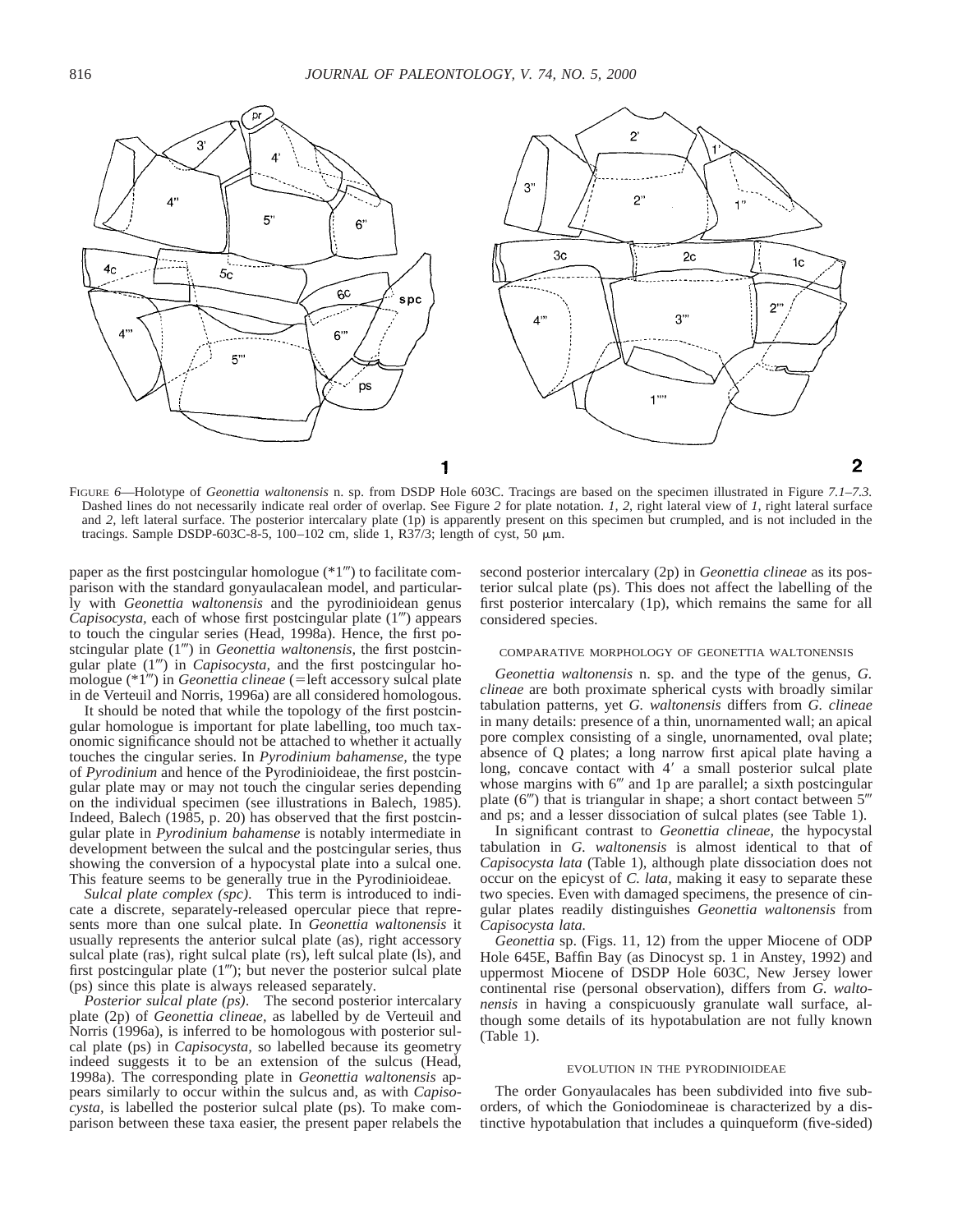

FIGURE *7*—*Geonettia waltonensis* n. sp. Photomicrographs are in phase contrast. Various magnifications. *1*–*3,* holotype of *Geonettia waltonensis* from DSDP Hole 603C. Right lateral views at high through low focus. See Figure *6* for tracings and interpretation. Sample DSDP-603C-8-5, 100–102 cm, slide 1, R37/3; length of cyst, 50 mm. *4,* ventral? view of a detached epicyst with adherent cingular plates, from the Coralline Crag Formation, Rockhall Wood, Suffolk. Sample CCS2, slide 1, T47/2; equatorial diameter, 48 mm.

antapical homologue (Fensome et al., 1993, 1996). The Goniodomineae is divided into two families, the Pyrocystaceae which is represented by a single genus with no known cyst record, and the Goniodomaceae represented by four subfamilies including the Pyrodinioideae. The family Goniodomaceae is represented by fossils of Early Cretaceous to Holocene age, the subfamily Pyrodinioideae also having fossil representatives in the Cretaceous (Fensome et al., 1993).

Pyrodinioideans are distinguished from other members of the family Goniodomaceae in having the right sulcal (rs) and posterior sulcal (ps) homologues both contained within the sulcus (Fensome et al., 1993), although this definition requires subjective judgement for cysts whose sulcus is not demarcated by an actual depression (de Verteuil and Norris, 1996a, p. 268). The topology of the first apical plate may be metasert (e.g., *Pyrodinium* and *Homotryblium* Davey and Williams, 1966) or insert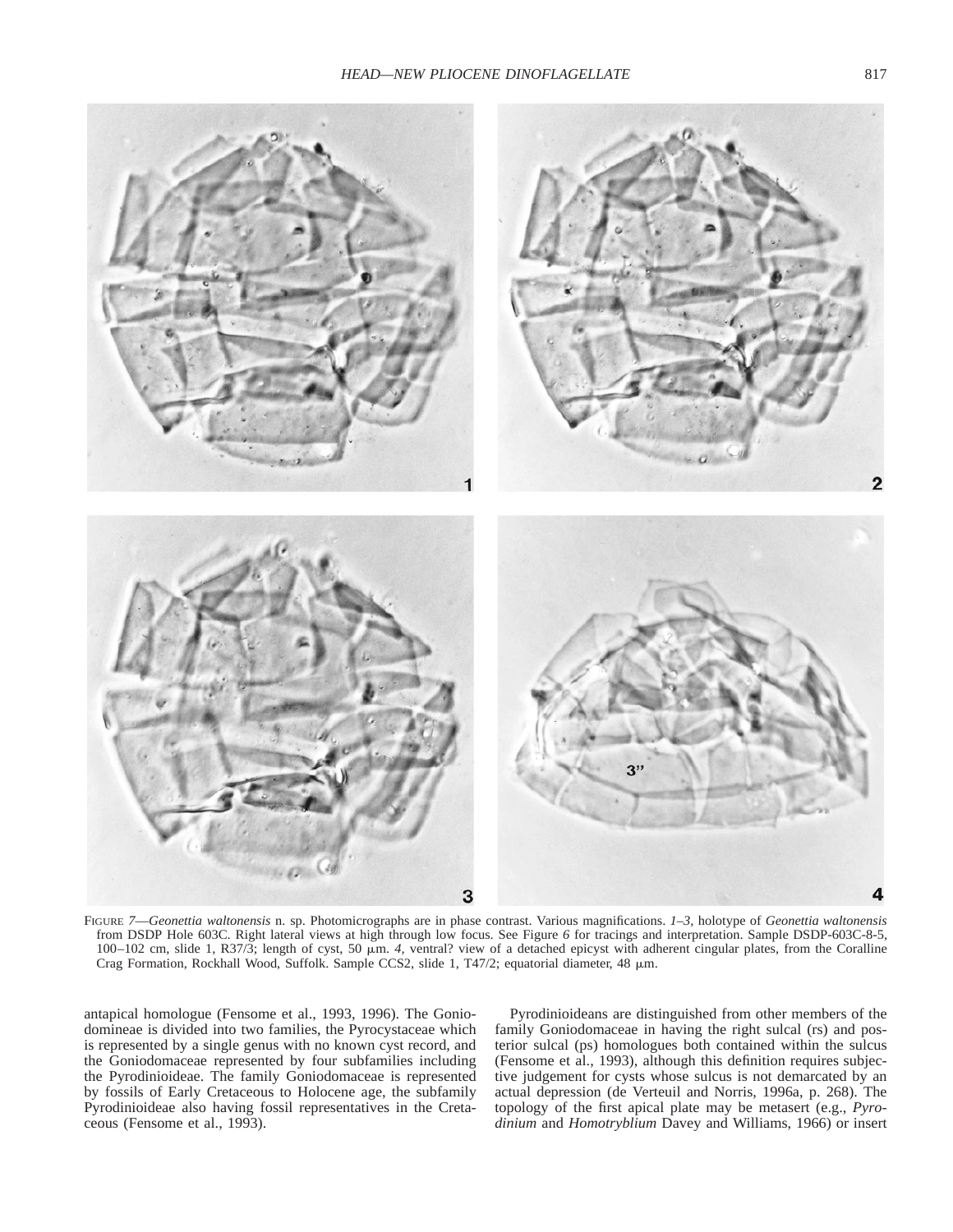

FIGURE *8*—*Geonettia waltonensis* n. sp. from the Coralline Crag Formation, Rockhall Wood, Suffolk. Photomicrographs are in phase contrast. *2* and *4* are tracings of the specimen in *1* and *3.* Dashed lines on *2* and *4* do not necessarily indicate real order of overlap. See Figure *2* for plate notation. *1–4*, ventral views of *1*, 2, ventral surface, and 3, 4, dorsal surface. The hypocyst is torn and folded inwards, and plates 2c, 3<sup>*m*</sup>, and  $5^{\prime\prime\prime}$  are each torn into two pieces. Sample CCS2, slide 1, O43/3; equatorial diameter, 56  $\mu$ m.

(e.g., *Eocladopyxis, Geonettia,* and *Hystrichosphaeridium* Deflandre, 1937) and seems to be of value in determining phylogenetic relationships within the Pyrodinioideae. A particularly useful attribute of pyrodinioidean cysts is the propensity for plates to separate quite extensively during excystment. So extensive is this plate dissociation in *Geonettia* and related genera that tabulation patterns, and hence phylogenetic relationships, can be elucidated in unusual detail.

*Eocladopyxis, Capisocysta,* and *Geonettia* differ from all other pyrodinioideans in having plate dissociation on the hypocyst. From similarities in epitabulation (not known for *Capisocysta*) and archeopyle style for these genera, it has been suggested that they are all closely related within the Pyrodinioideae (Head, 1998a). From the available stratigraphic evidence, Head (1998a, p. 799) postulated the following sequence of events: 1) development of extensive plate dissociation but with epitractal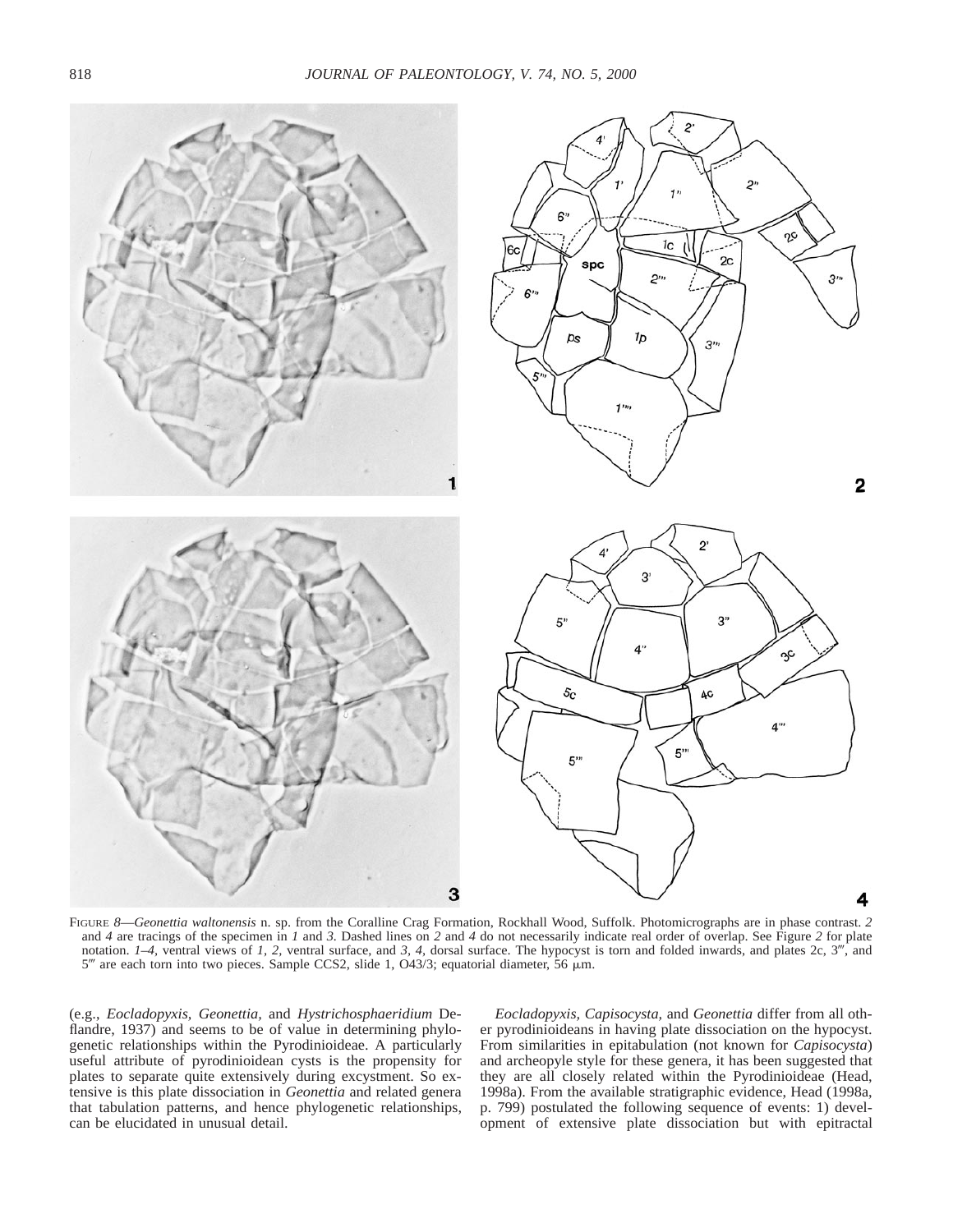archeopyle retained, in the proximochorate to chorate *Eocladopyxis* (Paleocene–Oligocene); 2) loss of processes and more extensive plate dissociation, whereby the entire cyst disintegrates, in *Geonettia* (early Miocene–Pliocene); and 3) failure of epicystal plates to dissociate, thereby restricting archeopyle formation to the hypocyst, in *Capisocysta* (late Miocene–present), and 4) a tendency towards plate multiplication, as seen in *Capisocysta lyellii,* which may have evolved from *Capisocysta lata* (late Miocene?–early Pliocene). This sequence of events, shown in Figure 5, is based on stratigraphic occurrences in: McLean (1976), Liengjarern et al. (1980), Anstey (1992), de Verteuil (1996, 1997), de Verteuil and Norris (1996a, 1996c), Warny and Wrenn (1997), and Head (1998a). It should be noted that upper Miocene range top given for *Geonettia clineae* by de Verteuil and Norris (1996a) can now be extended into the Pliocene: this species occurs as high as the lowermost Pliocene (Subchron C3n4n) of DSDP Hole 603C on the New Jersey lower continental rise (personal observation) and upper Pliocene of ODP Hole 645E, Baffin Bay (personal observation). The range base for *Geonettia clineae* is at least as low as upper middle Miocene (de Verteuil and Norris, 1996a), and specimens bearing some resemblance to *G. clineae* have been reported from the upper lower Miocene of the eastern U.S.A. (de Verteuil and Norris, 1996c, table 3; and L. de Verteuil, personal communication).

Within this proposed development of the *Eocladopyxis–Geonettia–Capisocysta* complex, *Geonettia waltonensis* seems to occupy a key position, for three reasons: 1) its entire cyst wall dissociates fully into constituent plates, resulting in a holocystal archeopyle that is also characteristic of *Geonettia clineae*; 2) its first apical plate is dissimilar in shape to *Geonettia clineae*; and 3) its hypocystal tabulation is almost identical with that of *Capisocysta lata.* In many respects *Geonettia waltonensis* is more similar to *Capisocysta lata* than to *Geonettia clineae.* Indeed, the shared features of *Geonettia waltonensis* and *Capisocysta lata*—shape and small size of the posterior sulcal plate, triangular shape of the sixth postcingular plate, smooth, thin wall in *G. waltonensis* and in some specimens of *C. lata*—almost overshadow the important difference that only the hypocyst dissociates into plates in *Capisocysta.* It is therefore suggested, given that the holocystal archeopyle is a relatively early-derived feature within the *Eocladopyxis–Geonettia–Capisocysta* complex (early Miocene at latest), that *Capisocysta lata* is descended either directly from *G. waltonensis* or from a close relative. This predicts that *Capisocysta lata* represents the early stages of a new (*Capisocysta*) lineage. The proposition can be tested in two ways: 1) *G. waltonensis,* or a close relative, will need to be found in deposits older than *Capisocysta* (*Capisocysta* has been found in deposits as old as late Miocene; Warny and Wrenn, 1997; Head, 1998a); and 2) the episomal tabulation of *Capisocysta lata* should be similar to that of *G. waltonensis,* particularly regarding the shape and insert topology of the first apical plate. Although these aspects are not determinable from the cyst, *Capisocysta lata* is an extant species and so details of its thecal epitabulation should enable this to be determined, once its thecal stage becomes known. It should be noted that, whereas a diaphanous outer wall layer is present on some specimens of *Capisocysta lata,* this feature has not been observed in *G. waltonensis.* It must also be emphasized that the holocystal archeopyle in the Pyrodinioideae is here assumed to have evolved only once, but it remains to be tested whether in fact the holocystal archeopyle could have reappeared in a lineage characterized by a hypotractal archeopyle (e.g., *Capisocysta*).

In assessing the relationship between *G. waltonensis* and *G. clineae,* the numerous small differences in tabulation and wall ornamentation must be considered along side the shared features of a holocystal archeopyle and absence of processes. While *Geonettia waltonensis* is therefore thought not to have evolved directly from *G. clineae,* they presumably share a common ancestor. *Geonettia waltonensis* may be more closely related to the late Miocene *Geonettia* sp. (Figs. 11, 12) than to *G. clineae,* although some details of the hypocystal tabulation in *Geonettia* sp. are presently undetermined. It is accordingly possible that *Geonettia waltonensis* represents a separate lineage within *Geonettia* that arose during the Miocene.

Finally, the shape and topology of the first apical plate in *Geonettia* and related species deserve particular attention. Metasert versus insert topologies are significant and unlikely to be overlooked, but the width and geometry of the contact between plates 1' and 4' (concave with respect to 1' for *G. waltonensis* and *Geonettia* sp.) may also be important. Judging from the thecal morphology of *Pyrodinium bahamense* (see Balech, 1985; Taylor and Fukuyo, 1989), this contact might be influenced by the position in the thecal stage of the ventral pore on the left margin of plate 4', and therefore be a functionally or metabolically active region of the epitheca. With this in mind, the first apical plate in *G. clineae* is omegaform, a shape not known in any related species here considered. The discovery of new *Geonettia* species (and perhaps also of *Eocladopyxis*) may ultimately shed light on the evolutionary and taxonomic significance of an omegaform first apical plate.

#### SYSTEMATIC PALEONTOLOGY

Division DINOFLAGELLATA (Bütschli, 1885) Fensome et al., 1993

Subdivision DINOKARYOTA Fensome et al., 1993 Class DINOPHYCEAE Pascher, 1914 Subclass PERIDINIPHYCIDAE Fensome et al., 1993 Order GONYAULACALES Taylor, 1980 Suborder GONIODOMINEAE Fensome et al., 1993 Family GONIODOMACEAE Lindemann, 1928 Subfamily PYRODINIOIDEAE Fensome et al., 1993 GEONETTIA de Verteuil and Norris, 1996a GEONETTIA WALTONENSIS new species Figures 2–10; Table 1

*Geonettia*? sp. HEAD, 1997, p. 185, 189, figs. 12.17–12.19, 13.1–13.4; LOUWYE AND LAGA, 1998, tab. 1.

*Geonettia* sp. of HEAD, 1997. HEAD, 1998a, fig. 6.1–6.3; HEAD, 1998b, pl. 2, fig. 4; HEAD, 1998c, p. 816, fig. 4d.

*Diagnosis*.A species of *Geonettia* characterized by a thin, smooth wall, a single unsculptured ovoidal preapical plate, a narrow first apical plate  $(1)$  whose contact with 4' is concave and whose contact is broadest with plates  $1<sup>''</sup>$  and  $4<sup>'</sup>$ , and a posterior sulcal plate (ps) that is smaller than either fundital (1p or  $1''''$ ) and whose margins with 6 $''$  and 1p are approximately parallel. The posterior margin of ps is dithigmate geniculate, having a longer contact with  $1''''$  than  $5'''.$ 

*Description*.—Cysts proximate and spherical to subspherical, having a thin (less than  $0.3 \mu m$ ) wall, smooth surface, and no visible stratification under light microscopy. Tabulation expressed only by pre-formed lines of weakness, these being visible as pale narrow lines on undehisced specimens, which control the discrete separation of plates in dehisced specimens. These lines of weakness are incompletely developed on the sulcus but are otherwise fully developed on both epicyst and hypocyst. They facilitate an almost complete dissociation of the cyst into constituent plates, as follows:  $1pr$ ,  $1'$ –4',  $1''$ –6", 1c–6c,  $2^{m}-6^{m}$ , ps, 1p, 1"', and a single plate (spc) representing the remaining sulcal plates (presumably: as, ras, rs, ls, and 1''') from which 1<sup>"'</sup> occasionally shows some separation. These plates form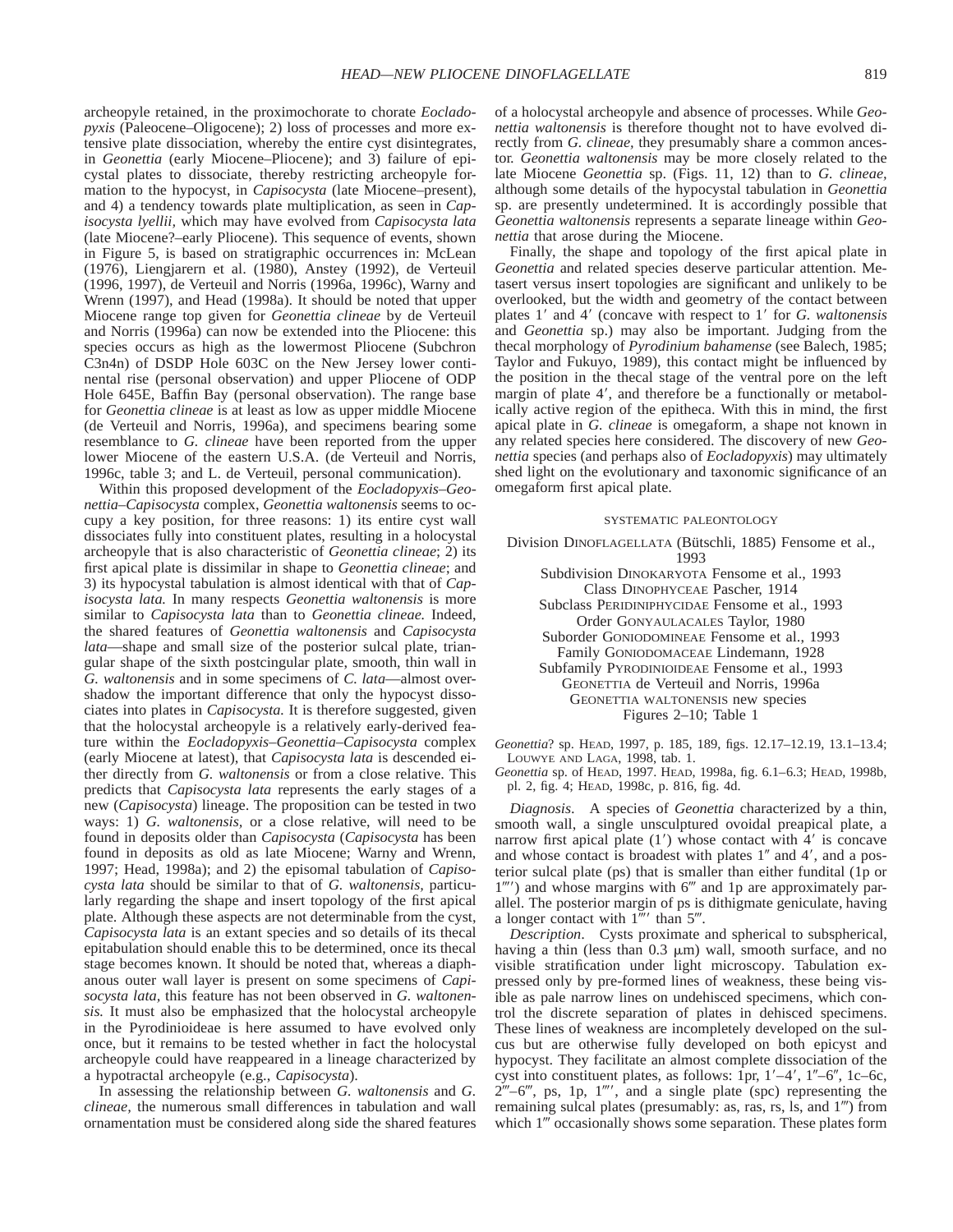



 $\overline{\mathbf{2}}$ 



k ċ

ps







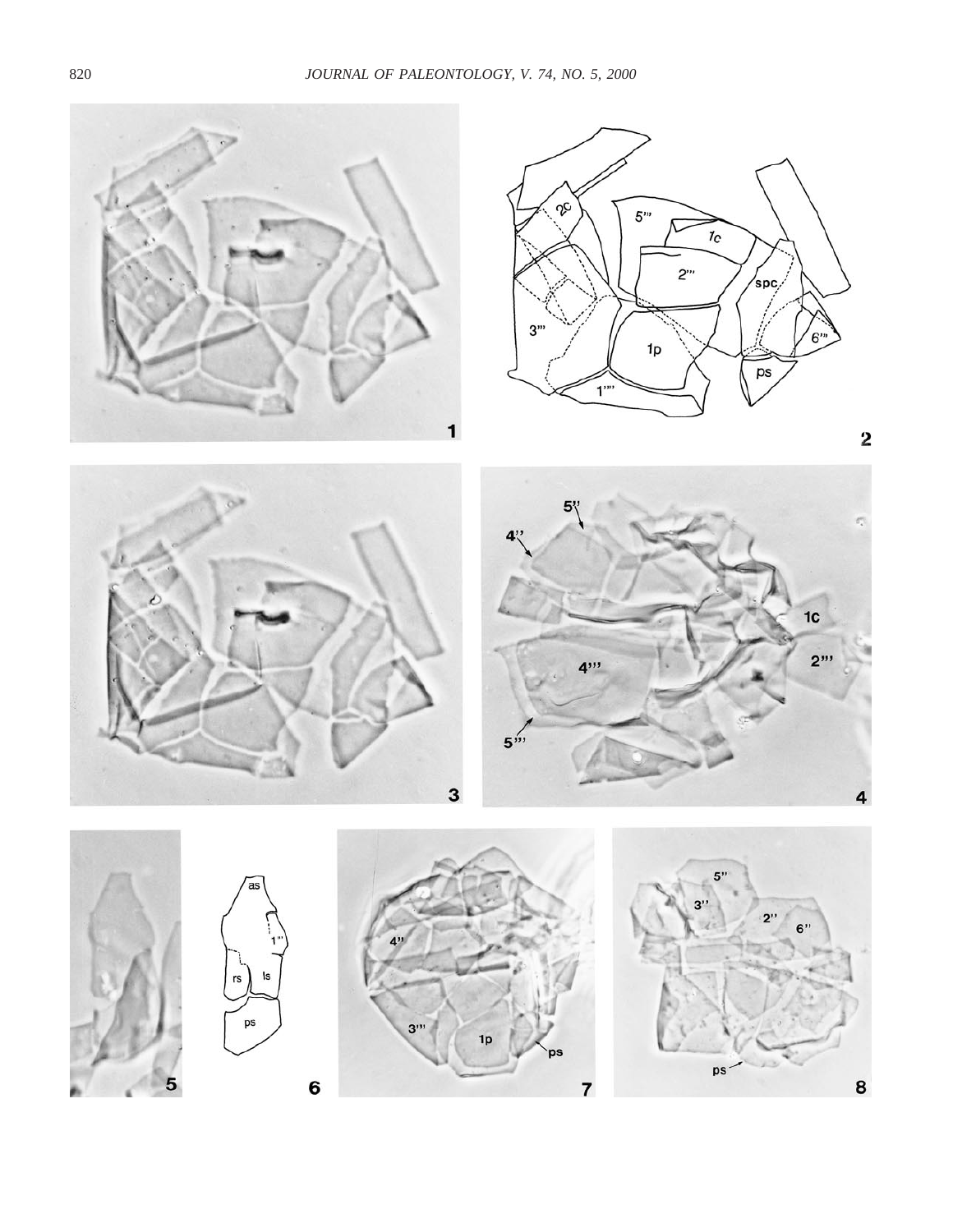

FIGURE *10*—*Geonettia waltonensis* n. sp. from the Coralline Crag Formation, Rockhall Wood, Suffolk. *1* is a phase contrast photomicrograph, and *2* is a tracing of the specimen in *1.* Dashed lines on *2* do not necessarily indicate real order of overlap. See Figure *2* for plate notation. *1, 2,* left dorso-lateral view showing right ventro-lateral surface of epicyst and part of the left dorso-lateral surface of the hypocyst. The hypocyst is torn and incomplete, and the sulcal plate complex (spc) is torn into two pieces (the torn margins are each marked with an arrow). Sample CCS1, slide 1, N25/4; equatorial diameter,  $47 \mu m$ .

a holocystal archeopyle, with no apparent preferential order of plate loss.

The apical pore complex is represented by a single ovoidal preapical plate (pr) which is smooth and has no apparent markings. The first apical plate  $(1')$  is insert, narrowly contacting the preapical plate. It also narrowly contacts the sulcal series. A characteristic feature of the first apical plate  $(1')$  is its broad contacts with  $4'$  and  $1''$  and particularly its concave and slightly angular contact with  $4'$ . Apical plates  $2'$ ,  $3'$ , and  $4'$  are of approximately equal size, and  $2'$  and  $4'$  make the longest contact with the preapical plate.

Of the precingular series,  $6''$  is notably the smallest, the others being of somewhat similar size. Plates  $3''$  and  $6''$  have dithigmate geniculate anterior margins and are relatively symmetrical, whereas  $5''$  is dithigmate geniculate and strongly asymmetrical owing to a long contact with  $4'$  and short contact with  $3'$ . Plates  $1''$ ,  $2''$  and  $4''$  have rectilinear monothigmate anterior margins, and 1" is triangular owing to broad, strongly converging margins that contact 1' and 2". Plate  $3$ " is approximately mid-dorsal in position. The posterior (adcingular), dorsally-directed angles of plates  $1^{\prime\prime}$ ,  $2^{\prime\prime}$ ,  $4^{\prime\prime}$ ,  $5^{\prime\prime}$  and  $6^{\prime\prime}$  are drawn into minute acute projections, the corresponding ventrally-directed angles of these plates being minutely rounded. Both posterior angles in plate  $3''$  are minutely rounded. The adcingular margins of precingular plates are generally straight, but subtly expressed obtuse points may occur at the contact with boundaries between cingular plates.

The cingulum has a width of about  $4.5-5.5 \mu m$  and is laevorotatory, with about one cingular width of displacement. The cingular plates, of which there are 6, have a rectangular shape that may be modified slightly in two ways: 1) plate boundaries separating 1c/2c, 3c/4c and 4c/5c and 5c/6c are weakly reversesigmoidal, whereas that separating 2c/3c is uncertain but may be nearly straight (see Fig. 8); and 2) anterior and posterior margins may show subtly expressed obtuse points where they contact plate junctions of the precingular and postcingular series, although this feature is often not visible.

The sulcus separates into two units, the posterior sulcal plate (ps) and the sulcal plate complex (spc). The sulcal plate complex consists of the anterior sulcal plate (as), right accessory sulcal plate (ras), right sulcal plate (rs), left sulcal plate (ls), and first

<sup>←</sup>

FIGURE *9*—*Geonettia waltonensis* n. sp. Photomicrographs are in phase contrast. Dashed lines on *2* do not necessarily indicate real order of overlap. See Figure *2* for plate notation. *1*–*3,* dorsal views of the partially separated plates of a detached hypocyst, with *1* at slightly higher focus than *3,* and *2* a tracing of the specimen shown in *1* and *3.* Walton-on-the-Naze, Essex, sample WC2, slide 2, L27/3; width of plate cluster, 48 mm (also illustrated in Head, 1998c, fig. 4d). *4,* equatorial view of a fairly complete but folded specimen. Coralline Crag Formation, Rockhall Wood, Suffolk; sample CCS2, slide 1, V17/0; maximum equatorial diameter (including 2<sup>m</sup>), 56  $\mu$ m. 5, 6, external view of sulcal plate complex and posterior sulcal plate, showing rare partial separation of rs, ls, and 1<sup>m</sup>. 6, tracing of the specimen illustrated in 5, with dashed lines indicating what are interpreted to be lines of thinning that demarcate plate boundaries. Coralline Crag Formation, Rockhall Wood, Suffolk; sample CCS2, slide 1, K36/2; length of sulcal plate complex (excluding ps), 18 mm. *7,* dorsal view at mid focus, with selected plates labelled. Coralline Crag Formation, Rockhall Wood, Suffolk; sample NQ3, slide 1, H27/0; maximum width, 41 mm. *8,* equatorial view of incomplete specimen, with selected plates labelled. Coralline Crag Formation, Rockhall Wood, Suffolk; sample NQ4, slide 1, G24/0; maximum diameter of plate cluster,  $50 \mu m$ .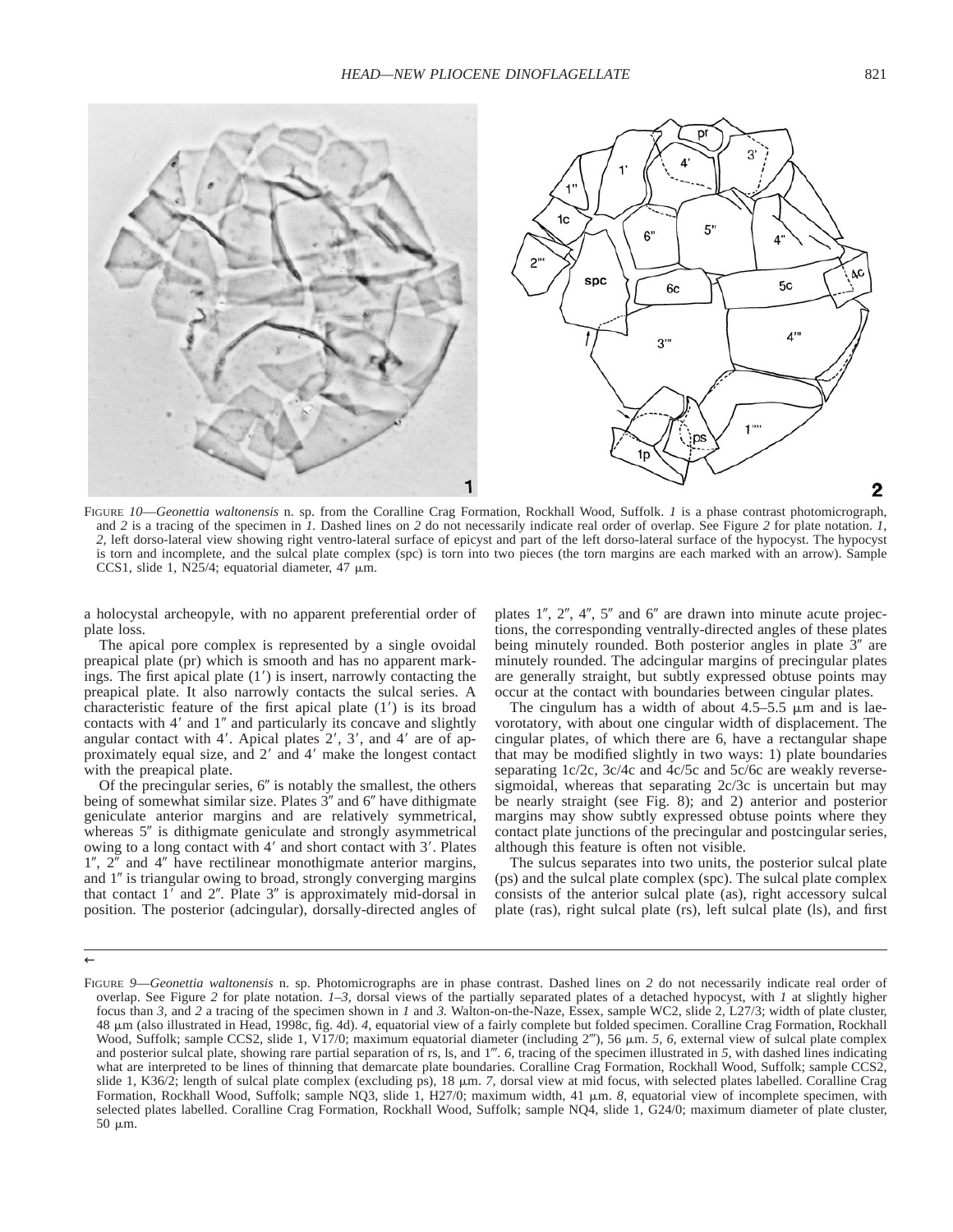

FIGURE *11*—*Geonettia* sp. from the upper Miocene of ODP Hole 645E, Baffin Bay. Tracings are based on the specimen illustrated in Figure *12.* Dashed lines do not necessarily indicate real order of overlap. See Figure *2* for plate notation. *1, 2,* Ventral views of *1,* ventral surface and *2,* dorsal surface. Note that the separation of 1' from the sulcal plate complex (spc) may have been modified by tearing. The posterior margin of the spc is uncertain, and the posterior sulcal plate (ps) is missing. Sample ODP 645E-7R, CC, slide 1 (oxidized #1), Q37/3 (label to left); maximum width of cyst,  $54 \mu m$ .

postcingular plate  $(1<sup>m</sup>)$ . These plates are usually completely fused, but the first postcingular plate  $(1<sup>m</sup>)$  was seen on a few specimens to be partially separated, revealing a narrow, anteriorly tapering, subrectangular plate that just touches the first cingular plate  $(1<sup>m</sup>$  and 1c apparently share a triple junction in the one specimen where the anterior margin of  $1^{\prime\prime\prime}$  was clearly discernible, Fig. 9.5, 9.6, and see Fig. 2 for reconstruction). An angular notch on the posterior margin of the sulcal plate complex, always to the right of center, delimits the shared contact of the left and right sulcal plates, and corresponds to a projection on the contacting margin of the posterior sulcal plate (which fully detaches). The left and right sulcal plates are occasionally partly delimited by lines of weakness. The posterior sulcal plate (ps), which anteriorly abuts the sulcal plate complex, is the same width as the ls and rs combined; its lateral margins (with 1p and 6") run parallel. Its posterior margin is geniculate and dithigmate, contacting  $1^{m}$  on the longer side and  $5^{m}$  on the shorter side: it is the smallest individual plate routinely released from the hypocyst during dehiscence. The sulcus is posteriorly inclined to the right on the hypocyst.

There are five additional postcingular plates of which 2<sup>*m*</sup> and  $6''$  are relatively small,  $6''$  being approximately triangular. Plates  $3''', 4''',$  and  $5'''$  are larger. Plate  $4'''$  has a monothigmate rectilinear posterior margin and is middorsally positioned. Plates 3<sup>*m*</sup> and 5<sup>*m*</sup> are similar in size and both have dithigmate geniculate posterior margins with characteristic arcuate indentations at their posterioventral corners where they contact plates lp and ps respectively. Plate 5<sup>*m*</sup> always has a smaller indentation than 3<sup>*m*</sup>. As with the precingular series, plates of the postcingular series have dorsally-directed angles drawn into minute acute projections along their anterior (adcingular) margins, with the corresponding ventrally-directed angles of these plates being minutely rounded. This feature occurs on  $2^{\prime\prime\prime}$ ,  $3^{\prime\prime\prime}$ ,  $5^{\prime\prime\prime}$  and  $6^{\prime\prime\prime}$ , with both anterior angles in plate 4<sup>"</sup> being minutely rounded. The adcingular margins of postcingular plates are generally straight, but subtly expressed obtuse points may occur at the contact with boundaries between cingular plates.

There are two fundital plates, 1p and  $1''''$ . The posterior intercalary  $(1p)$  is relatively small and comparable in size to  $2<sup>m</sup>$ and  $6^{\prime\prime\prime}$ . The antapical plate  $(1^{\prime\prime\prime\prime})$  is quinqueform and larger than 1p.

*Etymology*.Named after Walton-on-the-Naze, Essex, eastern England, from where an important specimen (Head, 1998c, fig. 4d; Fig. 9.1–9.3) gave critical insights into the ventral tabulation of this species.

*Type*.Holotype, Figures 6.1, 6.2, 7.1–7.3. DSDP Hole 603C, New Jersey lower continental rise. Sample 603C-8-5, 100–102 cm, slide 1, England Finder reference R37/3. ROM 53654.

*Other material examined.*—DSDP samples, 603C-7-2, 85–87 cm and 603C-8-5, 100–102 cm (Site 603 report, in van Hinte et al., 1987); Rockhall Wood samples CCS1–CCS4 and NQ2– NQ4 (Head, 1997); and Walton-on-the-Naze samples WC2 and WC4 (Head, 1998c).

*Measurements*.—Holotype: cyst length 50 µm; cyst equatorial diameter 51  $\mu$ m; width of cingulum 5.0–5.5  $\mu$ m. Range: cyst length 41(46.9)57  $\mu$ m; cyst equatorial diameter 41(48.4)56  $\mu$ m; width of cingulum  $4.5-5.5 \mu m$ . Ten specimens were measured.

*Comparison*.*Geonettia clineae,* the type species, differs from *G. waltonensis* in having a fibroreticulate luxuria, a more complexly structured apical pore complex, the presence of one or two Q plates, and in the geometries of several plates. In particular, the first apical plate is shorter, wider, and omegaform, and cingular plates have generally less straight and less parallel anterior and posterior margins. On the hypocyst, the posterior sulcal plate is much larger, widening posteriorly so that it is similar in size to the two funditals  $1p$  and  $1''''$  (see Table 1).

*Geonettia* sp. (Figs. 11, 12; Table 1) from the upper Miocene differs from both *G. waltonensis* and *G. clineae* in having a granular surface; although its first apical plate, which is insert, appears closer in shape to *G. waltonensis* than to *G. clineae.* This species has other similarities with *G. waltonensis* (Table 1) but requires further study to allow detailed comparison.

*Capisocysta lata* has a hypocystal tabulation virtually identical to that of *G. waltonensis,* and the cyst may have a smooth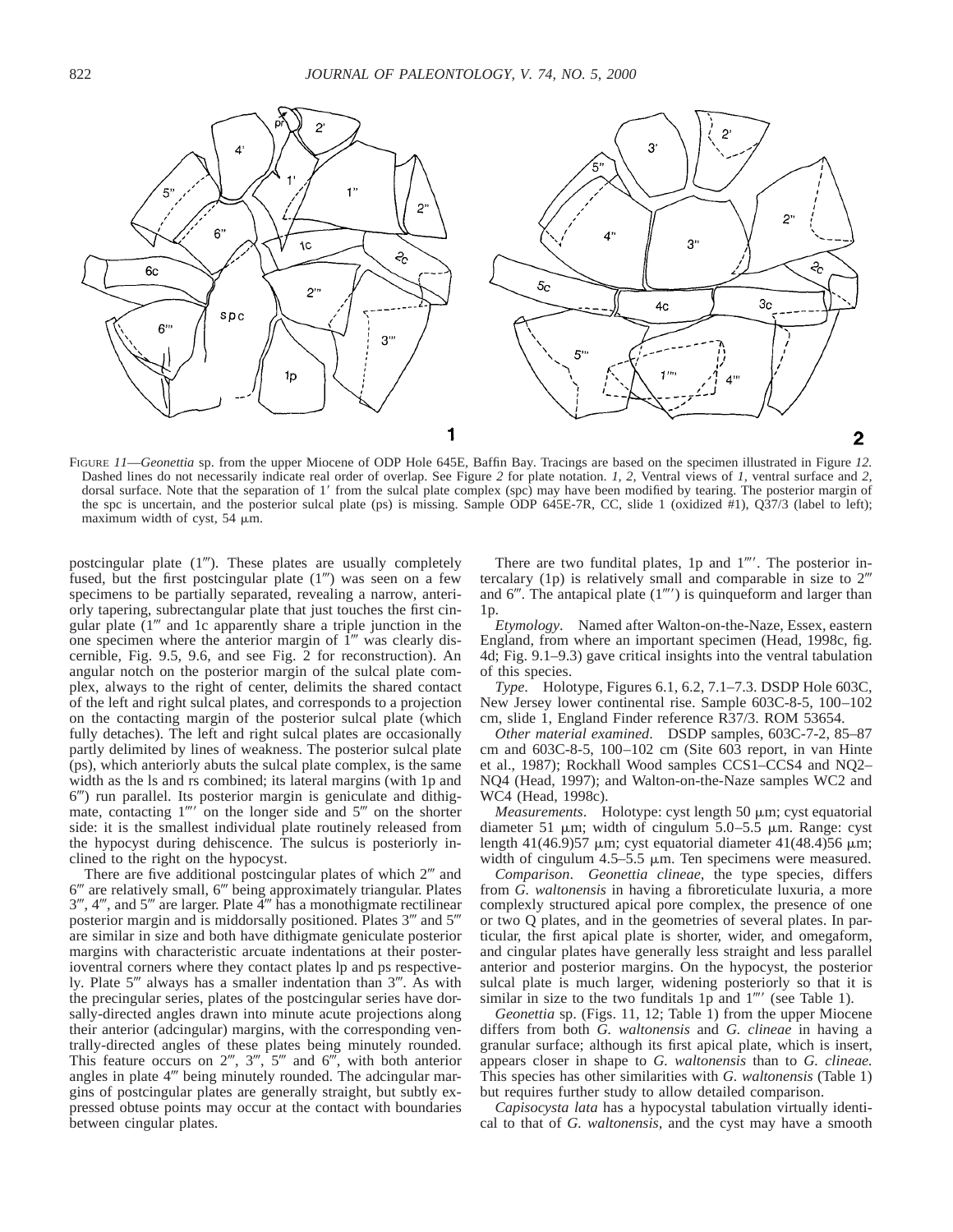

FIGURE *12*—*Geonettia* sp. from the upper Miocene of ODP Hole 645E, Baffin Bay. Photomicrographs are in phase contrast. *1*–*4*, Ventral views of *1* ventral surface; *2*–*4* progressively lower foci to dorsal surface. See Figure *11* for tracings and interpretation. Sample ODP 645E-7R, CC, slide 1 (oxidized #1),  $Q37/3$  (label to left); maximum width of cyst, 54  $\mu$ m. This specimen was illustrated as Dinocyst sp. 1 in Anstey (1992, pl. 10, figs. 1 and 3).

wall. However, plates in *Capisocysta lata* only dissociate on the hypocyst (Table 1).

*Type stratum and locality*.—Upper upper Pliocene, Chron C2r  $(=2.58-1.95 \text{ Ma})$ , 66.42 m below sea floor, DSDP Hole 603C, New Jersey lower continental rise.

*Occurrence*.-In DSDP Hole 603C, restricted to samples 603C-7-2, 85–87 cm and 603C-8-5, 100–102 cm, which occur in the upper upper Pliocene Chron C2r. The estimated age of Sample  $\overline{603C-7-2}$ , 85–87 cm is 2.1 Ma, and that of Sample 603C-8-5, 100–102 cm is 2.3 Ma. *Geonettia waltonensis* comprises less than 0.5 percent of the total dinoflagellates in these two samples. At Rockhall Wood in eastern England, it occurs in all but one of 8 samples taken from the Ramsholt and Sudbourne

members of the Coralline Crag Formation, but does not exceed 1 percent of the total dinoflagellates in these samples (Head, 1997). The Ramsholt Member is middle lower or upper lower Pliocene, being tentatively dated at 3.8–3.6 Ma using nannofossils and no older than 4.6 Ma based on foraminifers (see discussions in Head, 1997; 1998b). The Sudbourne Member is probably lower upper Pliocene (Head, 1997; 1998b). At Waltonon-the-Naze, *Geonettia waltonensis* occurs in one of three samples analyzed from the basal horizon of the Walton Crag and in a sample from 2 m above the base. It comprises less than 1 percent of the total dinoflagellates in each of these two samples (Head, 1998c). The Walton Crag is lower upper Pliocene, between 3.0 Ma and a little older than 2.6 Ma, and younger than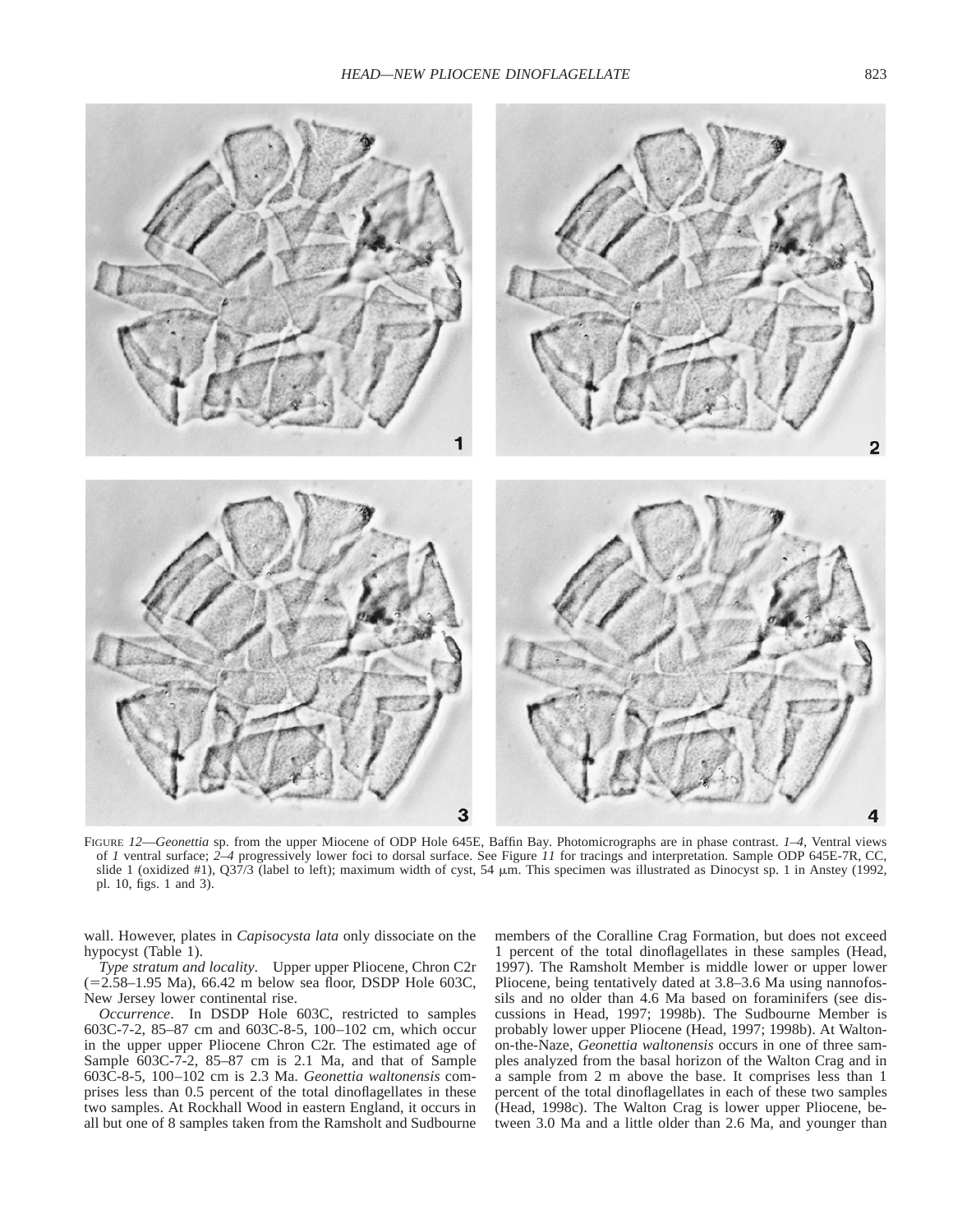| Character<br>Wall ornament                                                            | Geonettia clineae<br>fibroreticulate | Geonettia waltonensis<br>smooth | Geonettia sp.<br>granulate | Capisocysta lata<br>smooth to granulate; di-<br>aphanous outer layer<br>sometime present | Capisocysta lyellii<br>granulate to irregularly<br>microgranulate |
|---------------------------------------------------------------------------------------|--------------------------------------|---------------------------------|----------------------------|------------------------------------------------------------------------------------------|-------------------------------------------------------------------|
| Archeopyle                                                                            | holocystal                           | holocystal                      | holocystal                 | compound hypotractal                                                                     | compound hypotractal                                              |
| Cingular series detaches<br>from cyst                                                 | yes                                  | yes                             | yes                        | no                                                                                       | no                                                                |
| Internal surface of apical<br>pore complex                                            | sculptured                           | smooth                          | smooth?                    | smooth                                                                                   | smooth                                                            |
| Q plates                                                                              | one or possibly two                  | none                            | apparently none            | unknown                                                                                  | unknown                                                           |
| $4'-1'$ contact longer than<br>$2'-1'$ contact                                        | slightly                             | considerably                    | moderately                 | unknown                                                                                  | unknown                                                           |
| $4'-1'$ contact relative to $1'$                                                      | nearly straight                      | concave                         | concave                    | unknown                                                                                  | unknown                                                           |
| Dissociation of anterior<br>sulcal, right anterior sul-<br>cal, and transition plates | yes                                  | no                              | no                         | no                                                                                       | no                                                                |
| ps much smaller than<br>$*1''''$                                                      | no                                   | yes                             | unknown                    | yes                                                                                      | yes                                                               |
| Contacts of ps with $6''$<br>and 1p                                                   | strongly divergent                   | parallel                        | unknown                    | parallel                                                                                 | moderately divergent                                              |
| Contact of ps with $5''$<br>very short                                                | no                                   | yes                             | yes                        | yes                                                                                      | yes                                                               |
| Shape of 6""                                                                          | trapezoidal                          | triangular                      | triangular                 | triangular                                                                               | triangular                                                        |
| Multiplication of first an-<br>tapical homologue                                      | no                                   | no                              | no                         | no                                                                                       | two plates                                                        |
|                                                                                       |                                      |                                 |                            |                                                                                          |                                                                   |

TABLE *1*—Comparison of morphological features in species of the pyrodinioidean genera *Geonettia* and *Capisocysta*.

the Coralline Crag Formation (Head, 1998c). In Belgium, *Geonettia waltonensis* is known from a single specimen reported in the Lillo Formation (middle or upper Pliocene) of the Kalmthout Borehole (as *Geonettia*? sp. Head 1997 in Louwye and Laga, 1998).

*Stratigraphic range*.Lower Pliocene of eastern England (tentatively dated at 3.8–3.6 Ma, and no older than 4.6 Ma) through upper upper Pliocene (ca. 2.1 Ma, just below the Olduvai subchron) in DSDP Hole 603C, New Jersey lower continental rise, western North Atlantic.

Autecology.—Precise interpretation of the ecology of *Geonettia waltonensis* is hindered by its scarcity in the samples examined. Occurring always with a frequency of less than 1 percent, *Geonettia waltonensis* might be near the limits of its environmental tolerance, particularly given that some pyrodinioideans form blooms in favorable circumstances.

Notwithstanding these limitations, the pattern of occurrence of *Geonettia waltonensis* in eastern England suggests an intolerance of cold, inequable conditions. It inhabited the North Sea when conditions were warm temperate (Coralline Crag) to mild temperate (Walton Crag), and its apparent absence from younger Pliocene deposits in eastern England may be in response to cooling at 2.54 Ma and possible increased seasonality thereafter.

DSDP Site 603 is oceanic in setting but contains abundant neritic dinoflagellates transported from the shelf. Specimens of *Geonettia waltonensis* may have a similar neritic origin. *Geonettia waltonensis* co-occurs in sample 603C-7-2, 85–87 cm with the temperate to cool-water taxa *Bitectatodinium tepikiense* (5 percent), *Filisphaera* spp. (12 percent), and *Habibacysta tectata* (4 percent); and the warm-water taxa *Lingulodinium machaerophorum* (5 percent), *Polysphaeridium zoharyi* (2 percent) and *Tectatodinium pellitum* (1 percent). In sample 603C-8-5, 100– 102 cm, *Geonettia waltonensis* occurs with the temperate to cool-water taxa *Bitectatodinium tepikiense* (4 percent), *Filisphaera* spp. (12 percent), and *Habibacysta tectata* (0.5 percent); and the warm-water taxa *Lingulodinium machaerophorum* (1 percent), *Polysphaeridium zoharyi* (12 percent) and *Tectatodinium pellitum* (3 percent). On face value, these associations imply temperate climatic conditions, although it is not certain that the dinoflagellates all come from the same climatic zone: they may well have been mixed by long distance transport to Site 603, thereby complicating their ecological interpretation.

During a palynological study of Pliocene carbonate periplatform deposits from the Bahamas (Head and Westphal, 1999), specimens of *Geonettia waltonensis* were looked for. None were found, despite abundance of the other pyrodinioideans, *Polysphaeridium zoharyi* and *Capisocysta lata.* This absence allows conjecture that *Geonettia waltonensis* is not primarily a tropical/ subtropical species, at least of carbonate periplatform environments.

In summary, *Geonettia waltonensis* occurs in temperate, neritic environments and seems to be intolerant of cold, perhaps inequable conditions. It is possibly a temperate rather than a tropical/subtropical species, but more records are needed to confirm this assessment. The evidence nevertheless seems consistent with the general observation that pyrodinioideans are warm-water dinoflagellates (Fensome et al., 1993; Head, 1998a).

*Discussion*.Regarding the morphology of *Geonettia waltonensis*, the presence of acute projections on the adcingular, dorsally-directed angles of plates in both precingular and postcingular series follows the expected imbrication style for gonyaulacaleans (Fensome et al., 1993, 1996; de Verteuil and Norris, 1996a; Head, 1998a), with plates  $3''$  and  $4'''$  lacking these projections and so identified as keystones. An analogous situation occurs within the cingular series, the sutures that separate these plates being reverse-sigmoidal, except possibly the 2c/3c boundary which seems to be nearly straight on at least some specimens (e.g., Fig. 8). This reverse-sigmoidal configuration presumably corresponds in some way to plate overlap on the cingular series.

The generic assignment of *Geonettia waltonensis* requires discussion because this species differs from the type, *Geonettia clineae,* in several details of epi- and hypotabulation (see Comparative Morphology of *Geonettia waltonensis*). In particular, Q plates (one or two) described for *Geonettia clineae* are not seen either in *Geonettia waltonensis* or in *Geonettia* sp. These Q plates are notable in *Geonettia clineae* because they are otherwise more or less restricted to the sexiform dinoflagellates, Suborder Gonyaulacineae (de Verteuil and Norris, 1996a).

On the other hand, the hypotabulation in *Geonettia waltonensis* is almost identical to that of *Capisocysta lata,* raising the question as to whether *Geonettia waltonensis* should be placed in *Capisocysta.* However, the archeopyle in *Capisocysta* is restricted to the hypocyst, and its epitabulation is not yet known. Furthermore, the hypotabulation of the type, *Capisocysta wallii,*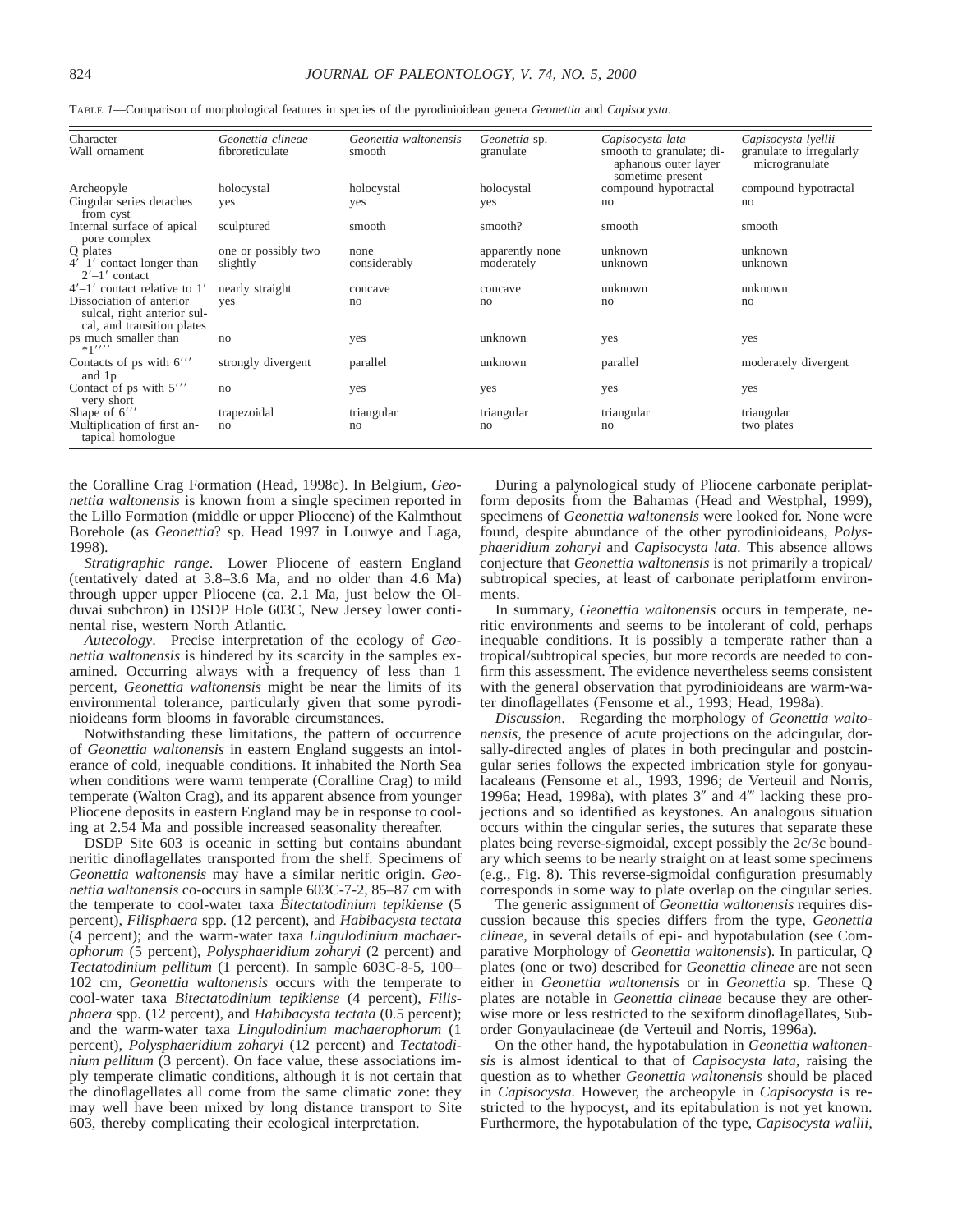is not known in detail (see Head, 1998a). Hence it would be premature at this stage to assign *Geonettia waltonensis* to *Capisocysta* solely because its hypotabulation is similar to that of *Capisocysta lata.*

# GEONETTIA sp. Figures 11–12; Table 1

*Dinocyst* sp. 1. ANSTEY, 1992, p. 156–158, pl. 10, figs. 1 and 3, textfig. 12.

*Material examined*.—Two specimens, one from ODP sample 645E-7R, CC (Site 645 report, in Srivastava et al., 1987); and the other from DSDP sample 603C-37-5, 20–22 cm (Site 603 report, in van Hinte et al., 1987).

*Occurrence*.—Upper Miocene of ODP Site 645, Baffin Bay (as Dinocyst sp. 1 in Anstey, 1992), and uppermost Miocene (upper Messinian) of DSDP Site 603, New Jersey lower continental rise (personal observation).

*Discussion*.—Two specimens were examined, of which one is illustrated (Figs. 11, 12). This specimen is nearly complete but missing the posterior sulcal plate. A granulate wall surface readily distinguishes *Geonettia* sp. from *Geonettia clineae,* which has a fibroreticulate surface, and *G. waltonensis* which is smooth. The apical pore complex in *Geonettia* sp. is represented by a single ovoidal preapical plate (pr) which has no apparent internal sculpturing. Q plates were not seen. The first apical plate (19) is more similar in shape to *G. waltonensis* than to *G. clineae*, having a concave and moderately long contact with 4'. The separation of  $1'$  from the sulcal plate complex (spc) appears to be a tear rather than a plate boundary, judging from the nature of this contact in other species of *Geonettia.* The cingular plate boundaries are weakly reverse-sigmoidal, as with *G. waltonensis* and to a lesser extent *G. clineae.* The sulcal plate complex (spc) is only observed clearly in the illustrated specimen and gives no indication of the dissociation of constituent plates, although the first postcingular plate (or homologue) is certainly included, forming part of the outline of the spc. The first postcingular plate  $(1<sup>m</sup>)$  is so labelled (rather than its homologue  $*1<sup>m</sup>$ ) for ease of comparison with *G. waltonensis,* and subsequent plates are labelled accordingly. The posterior margin of the sulcal plate complex in *Geonettia* sp. could not be resolved with certainty, and the posterior sulcal plate (ps) is apparently missing in the illustrated specimen (Figs. 11, 12). However, there appears to be a small arcuate indentation at one of the corners of  $5^{\prime\prime}$  (Fig. 11.2) which would indicate a very short contact with ps. This feature, along with the triangular shape of  $6^{\prime\prime\prime}$ , suggests a hypotabulation more similar to *G. waltonensis* (and to *Capisocysta lata* and *C. lyellii*) than to *Geonettia clineae.*

#### ACKNOWLEDGMENTS

This study was initiated in the Geology Department of the University of Toronto, where G. Norris generously provided support from his Natural Sciences and Engineering Research Council of Canada operating grant, and completed in Cambridge. DSDP Hole 603C samples were processed by S. Kolev, and the ODP Hole 645E sample by C. Anstey. I am most grateful to L. E. Edwards (USGS, Reston, VA) and R. A. Fensome (GSC— Atlantic, Bedford, Nova Scotia) for their thoughtful reviews of the manuscript, and to Wolfson College, Cambridge for a Visiting Fellowship.

#### REFERENCES

ANSTEY, C. E. 1992. Biostratigraphic and paleoenvironmental interpretation of upper middle Miocene through lower Pleistocene dinoflagellate cyst, acritarch, and other algal palynomorph assemblages from Ocean Drilling Program Leg 105, Site 645, Baffin Bay. Unpublished M.Sc. thesis, University of Toronto, 257 p.

- BALECH, E. 1985. A revision of *Pyrodinium bahamense* Plate (Dinoflagellata). Review of Palaeobotany and Palynology, 45:17–34.
- BERGGREN, W. A., F. J. HILGEN, C. G. LANGEREIS, D. V. KENT, J. D. OBRADOVICH, I. RAFFI, M. E. RAYMO, AND N. J. SHACKLETON. 1995. Late Neogene chronology: New perspectives in high-resolution stratigraphy. Geological Society of America Bulletin, 107:1272–1287.
- BUJAK, J. P., C. DOWNIE, G. L. EATON, AND G. L. WILLIAMS. 1980. Taxonomy of some Eocene dinoflagellate cyst species from southern England, p. 26–36. *In* J. P. Bujak, C. Downie, G. L. Eaton, and G. L. Williams, Dinoflagellate cysts and acritarchs from the Eocene of southern England. The Palaeontological Association, Special Papers in Palaeontology, 24.
- BÜTSCHLI, O. 1885. Erster Band. Protozoa, p. 865-1088. *In* Dr. H. G. Bronn's Klassen und Ordnungen des Thier-Reiches, wissenschaftlich dargestellt in Wort und Bild. C. F. Winter'sche Verlagshandlung, Leipzig and Heidelberg.
- CANNINGA, G., J. D. A. ZIJDERVELD, AND J. E. VAN HINTE. 1987. Late Cenozoic magnetostratigraphy of Deep Sea Drilling Project Hole 603C, Leg 93, on the North American continental rise off Cape Hatteras, p. 839–848. *In* J. E. van Hinte, S. W. Wise, Jr., et al., Initial Reports of the Deep Sea Drilling Project, 93(2). U.S. Government Printing Office, Washington, D.C.
- DAVEY, R. J., AND G. L. WILLIAMS. 1966. The genus *Hystrichosphaeridium* and its allies, p. 53–106. *In* R. J. Davey, C. Downie, W. A. S. Sarjeant, and G. L. Williams, Studies on Mesozoic and Cainozoic Dinoflagellate Cysts. Bulletin of the British Museum (Natural History) Geology, Supplement 3.
- DEFLANDRE, G. 1937. Microfossiles des silex crétacés. Deuxième partie. Flagellés incertae sedis. Hystrichosphaeridés. Sarcodinés. Organisms divers. Annales de paléontologie, 26:51-103.
- DE VERTEUIL, L. 1996. Data report: Upper Cenozoic dinoflagellate cysts from the continental slope and rise off New Jersey, p. 439–454. *In* G. S. Mountain, K. G. Miller, P. Blum et al. (eds.), Proceedings of the Ocean Drilling Program, Scientific Results, 150. Ocean Drilling Program, College Station, Texas.
- DE VERTEUIL, L. 1997. Palynological delineation and regional correlation of lower through upper Miocene sequences in the Cape May and Atlantic City boreholes, New Jersey coastal plain, p. 129–145. *In* K. G. Miller, and S. W. Snyder (eds.), Proceedings of the Ocean Drilling Program, Scientific Results, 150X. Ocean Drilling Program, College Station, Texas.
- DE VERTEUIL, L., AND G. NORRIS. 1996a. Middle to upper Miocene *Geonettia clineae,* an opportunistic coastal embayment dinoflagellate of the *Homotryblium* Complex. Micropaleontology, 42:263–284.
- DE VERTEUIL, L., AND G. NORRIS. 1996b. Part II. Homology and structure in dinoflagellate cyst terminology, p. 83–172. *In* L. de Verteuil, L. and G. Norris, Miocene Dinoflagellate Stratigraphy and Systematics of Maryland and Virginia. Micropaleontology, 42 (supplement).
- DE VERTEUIL, L., AND G. NORRIS. 1996c. Part I. Dinoflagellate cyst zonation and allostratigraphy of the Chesapeake Group, p. 1–82. *In* L. de Verteuil, L. and G. Norris, Miocene Dinoflagellate Stratigraphy and Systematics of Maryland and Virginia. Micropaleontology, 42 (supplement).
- FENSOME, R. A., J. B. RIDING, AND F. J. R. TAYLOR. 1996. Dinoflagellates, p. 107–169. *In* J. Jansonius and D. C. McGregor (eds.), Palynology: Principles and Applications. Volume 1. American Association of Stratigraphic Palynologists Foundation, Dallas, Texas.
- FENSOME, R. A., F. J. R. TAYLOR, G. NORRIS, W. A. S. SARJEANT, D. I. WHARTON, AND G. L. WILLIAMS. 1993. A Classification of Living and Fossil Dinoflagellates. Micropaleontology Special Publication Number 7, 351 p.
- FUNNELL, B. M., AND R. G. WEST. 1977. Preglacial Pleistocene deposits of East Anglia, p. 247–265. *In* F. W. Shotton (ed.), British Quaternary Studies, Recent Advances. Clarendon Press, Oxford.
- HAGGERTY, J., M. SARTI, U. VON RAD, J. G. OGG, AND D. A. DUNN. 1987. Late Aptian to Recent sedimentological history of the lower continental rise off New Jersey, Deep Sea Drilling Project Site 603, p. 1285–1304. *In* J. E. van Hinte, S. W. Wise, Jr., et al., Initial Reports of the Deep Sea Drilling Project, 93(2). U.S. Government Printing Office, Washington, D.C.
- HEAD, M. J. 1996. Modern Dinoflagellate cysts and their biological affinities, p. 1197–1248. *In* J. Jansonius and D. C. McGregor (eds.),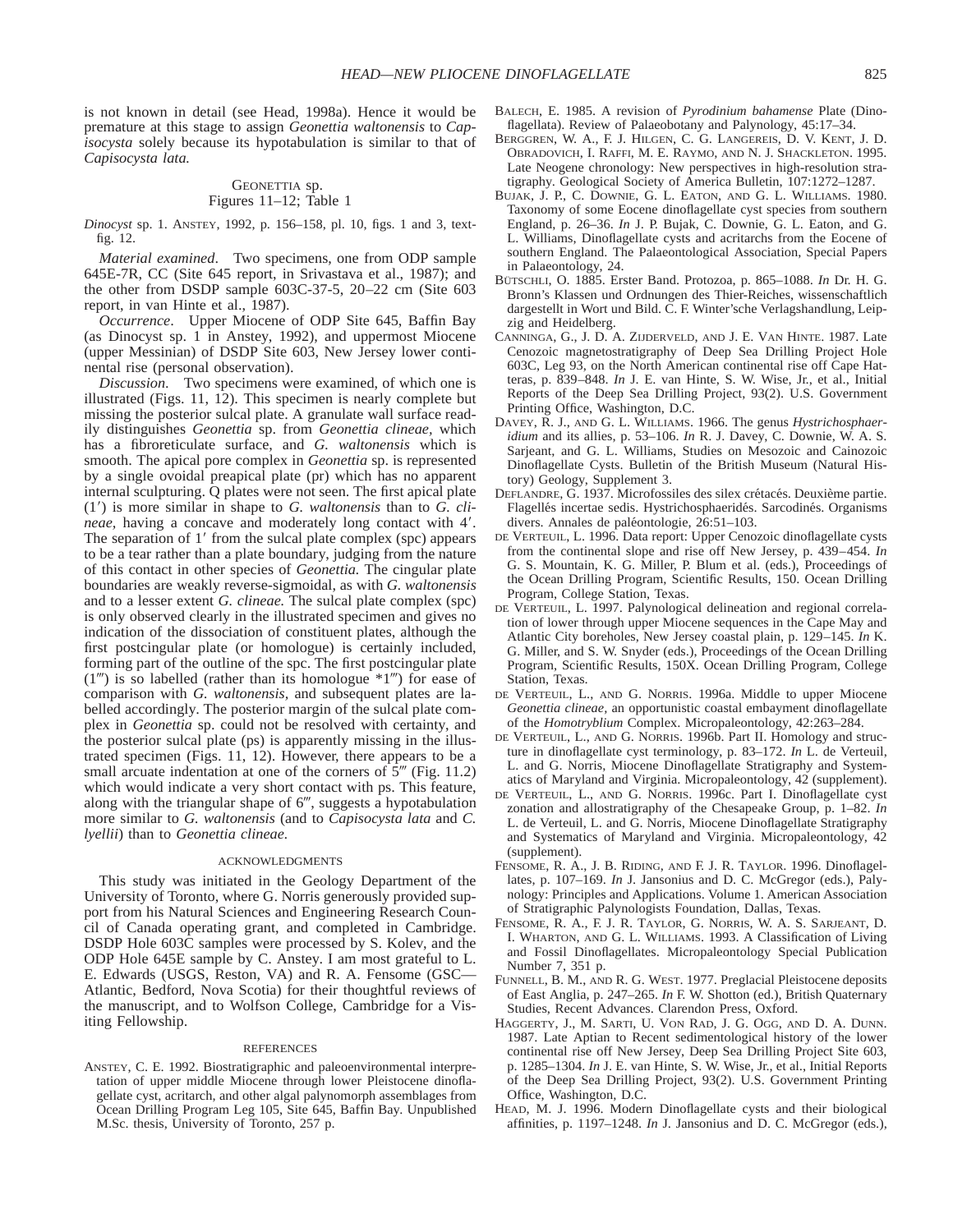Palynology: Principles and Applications. Volume 3. American Association of Stratigraphic Palynologists Foundation, Dallas, Texas.

- HEAD, M. J. 1997. Thermophilic dinoflagellate assemblages from the mid Pliocene of eastern England. Journal of Paleontology, 71:165– 193
- HEAD, M. J. 1998a. New goniodomacean dinoflagellates with a compound hypotractal archeopyle from the late Cenozoic: *Capisocysta* Warny and Wrenn, emend. Journal of Paleontology, 72:797–809.
- HEAD, M. J. 1998b. Marine environmental change in the Pliocene and early Pleistocene of eastern England: the dinoflagellate evidence reviewed. *In* Th. Van Kolfschoten and P. L. Gibbard (eds.), The Dawn of the Quaternary. Mededelingen Nederlands Instituut voor Toegepaste Geowetenschappen TNO, 60:199–225.
- HEAD, M. J. 1998c. Pollen and dinoflagellates from the Red Crag at Walton-on-the-Naze, Essex: evidence for a mild climatic phase during the early Late Pliocene of eastern England. Geological Magazine, 135:803–817.
- HEAD, M. J., AND G. NORRIS. 1996. Pliocene and lower Pleistocene dinoflagellates and acritarchs of the North Atlantic: taxonomy, magnetobiostratigraphy, and paleoclimatology. Palynology, 20:241 (Abstract).
- HEAD, M. J., AND H. WESTPHAL. 1999. Palynology and paleoenvironments of a Pliocene carbonate platform: the Clino core, Bahamas. Journal of Paleontology, 73:1–25.
- HEAD, M. J., G. NORRIS, AND P. J. MUDIE. 1989. Palynology and dinocyst stratigraphy of the Miocene in ODP Leg 105, Hole 645E, Baffin Bay, p. 467–514. *In* S. P. Srivastava, M. Arthur, B. Clement et al., Proceedings of the Ocean Drilling Program, Scientific Results, 105. Ocean Drilling Program, College Station, Texas.
- HODGSON, G. E., AND B. M. FUNNELL. 1987. Foraminiferal biofacies of the early Pliocene Coralline Crag, p. 44–73. *In* M. B. Hart (ed.), Micropalaeontology of Carbonate Environments. British Micropalaeontological Society Series. Ellis Horwood Ltd., Chichester, U.K.
- KOLEV, S. M. 1993. Pliocene dinoflagellate-acritarch biostratigraphy and paleoecology integrated with magnetostratigraphy: DSDP Leg 93, Hole 603C, western North Atlantic. Unpublished M.Sc. thesis, University of Toronto, 125 p.
- LIENGJARERN, M., L. COSTA, AND C. DOWNIE. 1980. Dinoflagellate cysts from the Upper Eocene-Lower Oligocene of the Isle of Wight. Palaeontology, 23:475–499.
- LINDEMANN, E. 1928. Abteilung Peridineae (Dinoflagellatae), p. 3–104. *In* A. Engler and K. Prantl (eds.), Die Natürlichen Pflanzenfamilien nebst ihren Gattungen und wichtigeren Arten insbesondere den Nutzpflanzen. Zweite stark vermehrte und verbesserte Auflage herausgegeben von A. Engler. 2 Band. Wilhelm Engelmann, Leipzig.
- LOUWYE, S., AND P. LAGA. 1998. Dinoflagellate cysts of the shallow marine Neogene succession in the Kalmthout well, northern Belgium. Bulletin of the Geological Society of Denmark, 45:73–86.
- MA'ALOULEH, K., AND M. MOULLADE. 1987. Biostratigraphic and paleoenvironmental study of Neogene and Quaternary planktonic foraminifers from the lower continental rise of the New Jersey margin (western North Atlantic), Deep Sea Drilling Project Leg 93, Site 603, p. 481–491. *In* J. E. van Hinte, S. W. Wise, Jr., et al., Initial Reports of the Deep Sea Drilling Project, 93(2). U.S. Government Printing Office, Washington, D.C.
- MCLEAN, D. M. 1976. *Eocladopyxis peniculatum* Morgenroth, 1966, Early Tertiary ancestor of the modern dinoflagellate *Pyrodinium bahamense* Plate, 1906. Micropaleontology, 22, p. 347–351.
- MORGENROTH, P. 1966. Mikrofossilien und Konkretionen des nordwesteuropäischen Untereozäns. Palaeontographica, Abteilung B, 119:1-53.
- MOULLADE, M. 1987. Deep Sea Drilling Project Leg 93: Biostratigraphic synthesis, p. 1271–1283. *In* J. E. van Hinte, S. W. Wise, Jr., et al., Initial Reports of the Deep Sea Drilling Project, 93(2). U.S. Government Printing Office, Washington, D.C.
- MUZA, J. P., S. W. WISE, JR., AND J. M. COVINGTON. 1987. Neogene calcareous nannofossils from Deep Sea Drilling Project Site 603, Lower Continental Rise, western North Atlantic: biostratigraphy and correlation with magnetic and seismic stratigraphy, p. 593–616. *In* J. E. van Hinte, S. W. Wise, Jr., et al., Initial Reports of the Deep Sea Drilling Project, 93(2). U.S. Government Printing Office, Washington, D.C.
- PASCHER, A. 1914. Über Flagellaten und Algen. Berichte der Deutschen Botanischen Gesellshaft, 36:136–160.
- PLATE, L. H. 1906. *Pyrodinium bahamense* n.g., n. sp. Die Leucht-Peridinee des "Feuersees" von Nassau, Bahamas. Archiv für Protistenkund, 7:411–429.
- ROSSIGNOL, M. 1962. Analyse pollinique de sédiments marins Quaternaires en Israël. II. Sédiments pléistocènes. Pollen et Spores, 4:121-148.
- SRIVASTAVA, S. P., M. A. ARTHUR ET AL. 1987. Proceedings of the Ocean Drilling Program, Scientific Results, 105. Ocean Drilling Program, College Station, Texas.
- STOVER, L. E., H. BRINKHUIS, S. P. DAMASSA, L. DE VERTEUIL, R. J. HELBY, E. MONTEIL, A. D. PARTRIDGE, A. J. POWELL, J. B. RIDING, M. SMELROR, AND G. L. WILLIAMS. 1996. Chapter 19. Mesozoic-Tertiary dinoflagellates, acritarchs and prasinophytes, p. 641–750. *In* J. Jansonius, and D. C. McGregor (eds.), Palynology: Principles and Applications. Volume 2. American Association of Stratigraphic Palynologists Foundation, Dallas, Texas.
- TAYLOR, F. J. R. 1980. On dinoflagellate evolution. BioSystems, 13:65– 108.
- TAYLOR, F. J. R., AND Y. FUKUYO. 1989. Morphological features of the motile cell of *Pyrodinium bahamense,* p. 207–217. *In* G. M. Hallegraeff and J. L. Maclean (eds.), Biology, epidemiology and management of *Pyrodinium* red tides. ICLARM Conference Proceedings 21. International Center for Living Aquatic Resources Management, Manila, Philippines.
- VAN HINTE, J. E., S. W. WISE, JR., ET AL. 1987. Initial Reports of the Deep Sea Drilling Project, 93(1). U.S. Government Printing Office, Washington, D.C.
- WARNY, S. A., AND J. H. WRENN. 1997. New species of dinoflagellate cysts from the Bou Regreg Core: a Miocene–Pliocene boundary section on the Atlantic coast of Morocco. Review of Palaeobotany and Palynology, 96:281–304.

ACCEPTED 13 APRIL 2000

## APPENDIX: LOCALITY INFORMATION

*DSDP Leg 93, Hole 603C*.—This hole was drilled at 35°29.78'N; 70°01.86'W in a water depth of 4643 m on the lower slope of the New Jersey continental rise, western North Atlantic (Site 603 report, in van Hinte et al., 1987). Hole 603C has an essentially complete uppermost Miocene through lowermost Pleistocene sequence, represented by about 366 m of hemipelagic, nannofossil-bearing clay/claystone assigned to the Blake Ridge Formation (Haggerty et al., 1987). Age control is based on biostratigraphy, including planktonic foraminifers (Ma'alouleh and Moullade, 1987) and other microfossils (Moullade, 1987), and on magnetostratigraphy (Canninga et al., 1987). A total of 57 samples from this Pliocene-lowermost Pleistocene interval has been analyzed in detail for dinoflagellates (Kolev, 1993; Head and Norris, 1996; Head, unpublished). *Geonettia waltonensis* n. sp. occurs in just two samples, 603C-7-2, 85–87 cm and 603C-8-5, 100–102 cm, from the upper upper Pliocene. Sample 603C-7-2, 85–87 cm is assigned to planktonic foraminiferal Zone PL6 and to the upper part of Chron C2r (just below the Olduvai subchron), and therefore can be dated at about 2.1 Ma. Sample 603C-8-5, 100–102 cm is close to the boundary between planktonic foraminiferal zones PL6 and PL5 and to the middle part of Chron C2r, and can be dated at about 2.3 Ma. *Geonettia* sp. occurs in the single sample 603C-37-5, 20–22 cm, which is assigned to planktonic foraminiferal Zone PL1a, calcareous nannofossil zone CN9b (Muza et al., 1987), and Chron C3r, and therefore can be dated at about 5.3–5.6 Ma (upper Messinian).

*ODP Leg 105, Hole 645E.*—Drilled at 70°27.48'N; 64°39.30'W in a water depth of 2006 m on the western margin of Baffin Bay (Site 645 report, in Srivastava et al., 1987), Hole 645E was terminated in the lower Miocene with the recovery of a more or less complete ca. 700 m-thick Miocene section. Age control is based mostly on dinoflagellate cysts (Head et al., 1989; Anstey, 1992).

*Rockhall Wood, Suffolk, eastern England.*—This is the site (52°02'N,  $1^{\circ}22'$ E) of a classic exposure of the Coralline Crag Formation, subdivided into the Ramsholt and Sudbourne members at this locality. The Ramsholt Member is late early Pliocene in age and is tentatively dated at between 3.8 and 3.6 Ma (latest early Pliocene) based on nannofossils